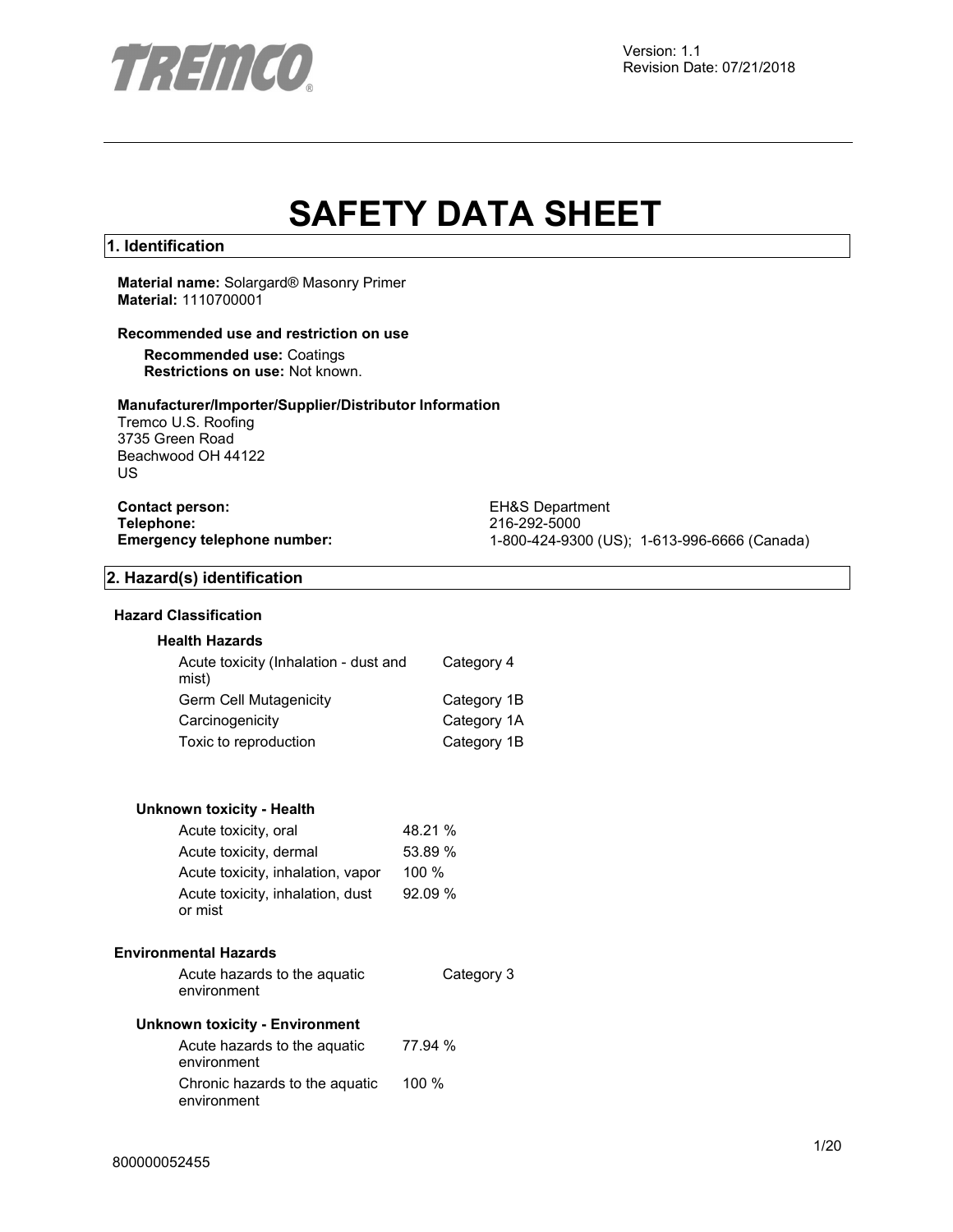

# **Label Elements**

**Hazard Symbol:**

| <b>Signal Word:</b>                           | Danger                                                                                                                                                                                                                                                                     |
|-----------------------------------------------|----------------------------------------------------------------------------------------------------------------------------------------------------------------------------------------------------------------------------------------------------------------------------|
| <b>Hazard Statement:</b>                      | Harmful if inhaled.<br>May cause genetic defects.<br>May cause cancer.<br>May damage fertility or the unborn child.<br>Harmful to aquatic life.                                                                                                                            |
| Precautionary<br><b>Statements</b>            |                                                                                                                                                                                                                                                                            |
| <b>Prevention:</b>                            | Avoid breathing dust/fume/gas/mist/vapors/spray. Use only outdoors or in a<br>well-ventilated area. Obtain special instructions before use. Do not handle<br>until all safety precautions have been read and understood. Use personal<br>protective equipment as required. |
| <b>Response:</b>                              | IF INHALED: Remove person to fresh air and keep comfortable for<br>breathing. Call a POISON CENTER/doctor if you feel unwell.                                                                                                                                              |
| Storage:                                      | Store locked up.                                                                                                                                                                                                                                                           |
| Disposal:                                     | Dispose of contents/container to an appropriate treatment and disposal<br>facility in accordance with applicable laws and regulations, and product<br>characteristics at time of disposal.                                                                                 |
| Hazard(s) not otherwise<br>classified (HNOC): | None.                                                                                                                                                                                                                                                                      |

# **3. Composition/information on ingredients**

# **Mixtures**

**Chemical Identity CAS number** Content in percent (%)\*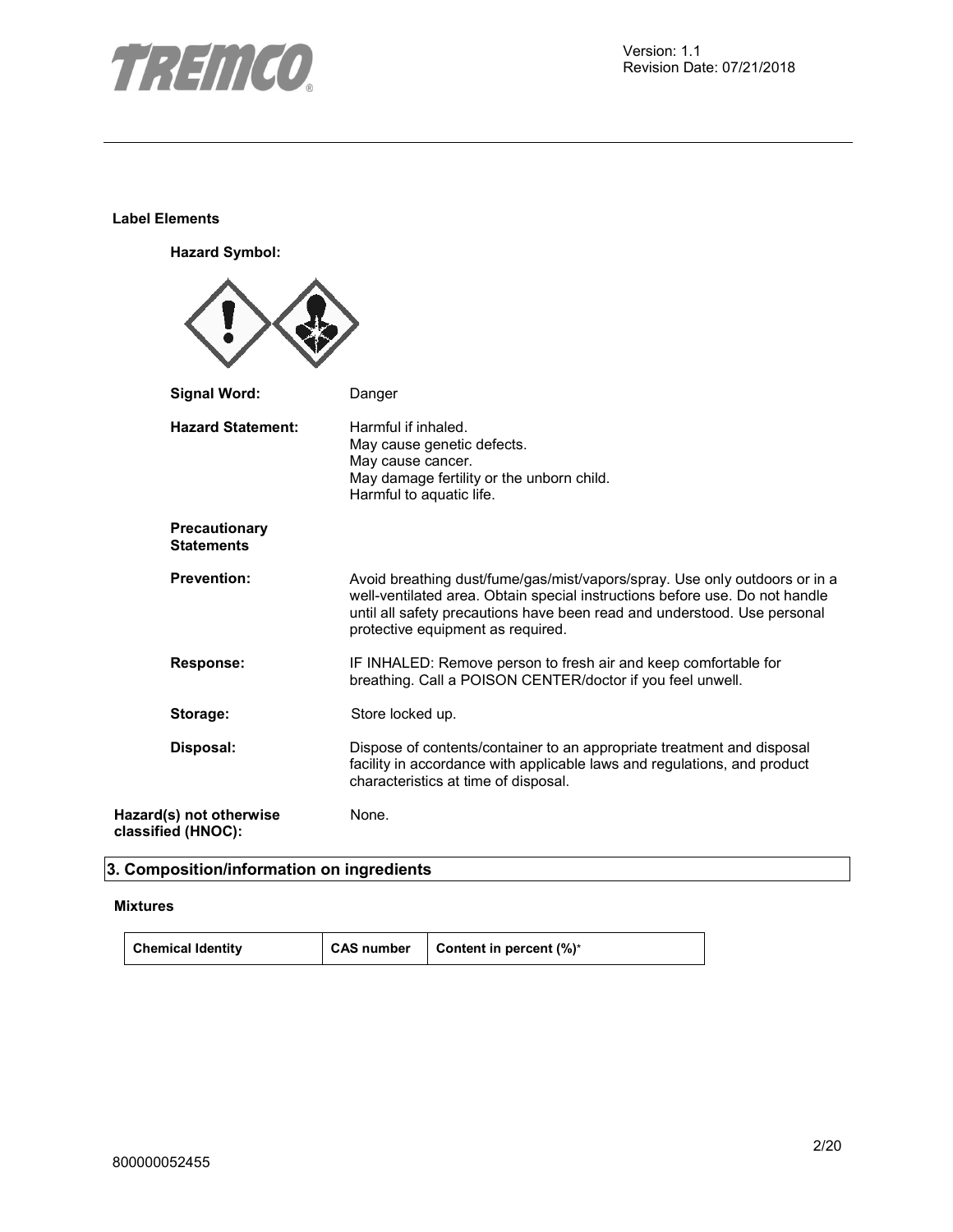

| Calcium carbonate                           | 471-34-1      | $7 - 13%$   |
|---------------------------------------------|---------------|-------------|
| Propylene glycol                            | $57 - 55 - 6$ | $5 - 10%$   |
| Zinc oxide                                  | 1314-13-2     | $3 - 7%$    |
| Titanium dioxide                            | 13463-67-7    | $3 - 7%$    |
| Talc                                        | 14807-96-6    | $1 - 5%$    |
| Heavy paraffinic distillate                 | 64741-88-4    | $0.1 - 1\%$ |
| Amorphous silica                            | 7631-86-9     | $0.1 - 1%$  |
| n-(3,4-dichlorophenyl)-n,n-<br>dimethylurea | 330-54-1      | $0.1 - 1\%$ |
| Crystalline Silica (Quartz)/<br>Silica Sand | 14808-60-7    | $0.1 - 1\%$ |
| Kaolin Clay                                 | 1332-58-7     | $0.1 - 1%$  |
| Aluminum hydroxide                          | 21645-51-2    | $0.1 - 1\%$ |
| Aluminum oxide                              | 1344-28-1     | $0.1 - 1\%$ |
| Methyl benzimidazole-2-yl<br>carbamate      | 10605-21-7    | $0.1 - 1\%$ |
| Magnesite                                   | 546-93-0      | $0.1 - 1%$  |

\* All concentrations are percent by weight unless ingredient is a gas. Gas concentrations are in percent by volume.

# **4. First-aid measures**

| Ingestion:                                         | Rinse mouth thoroughly.                                                                      |  |
|----------------------------------------------------|----------------------------------------------------------------------------------------------|--|
| Inhalation:                                        | Move to fresh air.                                                                           |  |
| <b>Skin Contact:</b>                               | Remove contaminated clothing and wash the skin thoroughly with soap and<br>water after work. |  |
| Eye contact:                                       | Rinse immediately with plenty of water.                                                      |  |
| Most important symptoms/effects, acute and delayed |                                                                                              |  |
| <b>Symptoms:</b>                                   | May cause skin and eye irritation.                                                           |  |
|                                                    | Indication of immediate medical attention and special treatment needed                       |  |
| Treatment:                                         | Symptoms may be delayed.                                                                     |  |
| 5. Fire-fighting measures                          |                                                                                              |  |
| <b>General Fire Hazards:</b>                       | No unusual fire or explosion hazards noted.                                                  |  |
| Suitable (and unsuitable) extinguishing media      |                                                                                              |  |
| Suitable extinguishing<br>media:                   | Use fire-extinguishing media appropriate for surrounding materials.                          |  |
| Unsuitable extinguishing<br>media:                 | Do not use water jet as an extinguisher, as this will spread the fire.                       |  |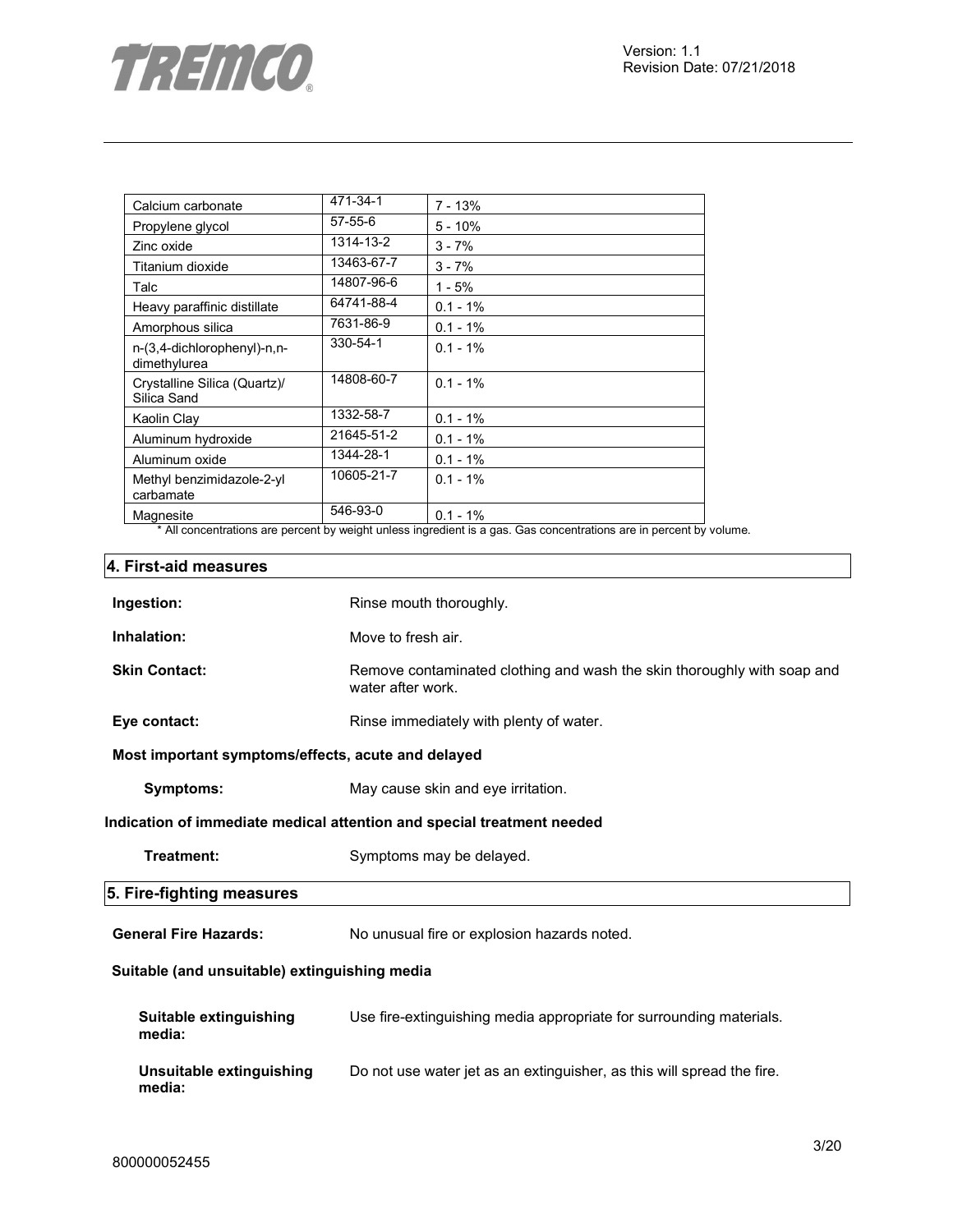

| Specific hazards arising from<br>the chemical:                             | During fire, gases hazardous to health may be formed.                                                                                                                                                                                                                                              |  |
|----------------------------------------------------------------------------|----------------------------------------------------------------------------------------------------------------------------------------------------------------------------------------------------------------------------------------------------------------------------------------------------|--|
| Special protective equipment and precautions for firefighters              |                                                                                                                                                                                                                                                                                                    |  |
| <b>Special fire fighting</b><br>procedures:                                | No data available.                                                                                                                                                                                                                                                                                 |  |
| Special protective equipment<br>for fire-fighters:                         | Self-contained breathing apparatus and full protective clothing must be<br>worn in case of fire.                                                                                                                                                                                                   |  |
| 6. Accidental release measures                                             |                                                                                                                                                                                                                                                                                                    |  |
| Personal precautions,<br>protective equipment and<br>emergency procedures: | No data available.                                                                                                                                                                                                                                                                                 |  |
| <b>Methods and material for</b><br>containment and cleaning<br>up:         | Dam and absorb spillages with sand, earth or other non-combustible<br>material. Collect spillage in containers, seal securely and deliver for<br>disposal according to local regulations.                                                                                                          |  |
| <b>Notification Procedures:</b>                                            | In the event of a spill or accidental release, notify relevant authorities in<br>accordance with all applicable regulations.                                                                                                                                                                       |  |
| <b>Environmental Precautions:</b>                                          | Avoid release to the environment. Prevent further leakage or spillage if safe<br>to do so.                                                                                                                                                                                                         |  |
| 7. Handling and storage                                                    |                                                                                                                                                                                                                                                                                                    |  |
| Precautions for safe handling:                                             | Do not handle until all safety precautions have been read and understood.<br>Obtain special instructions before use. Use personal protective equipment<br>as required. Provide adequate ventilation. Wear appropriate personal<br>protective equipment. Observe good industrial hygiene practices. |  |
| Conditions for safe storage,<br>including any<br>incompatibilities:        | Store locked up.                                                                                                                                                                                                                                                                                   |  |

# **8. Exposure controls/personal protection**

# **Control Parameters**

# **Occupational Exposure Limits**

| <b>Chemical Identity</b>                    | <b>Type</b> | <b>Exposure Limit Values</b> | Source                                                                         |
|---------------------------------------------|-------------|------------------------------|--------------------------------------------------------------------------------|
| Calcium carbonate - Total<br>dust.          | PEL         | $15 \text{ mg/m}$            | US. OSHA Table Z-1 Limits for Air<br>Contaminants (29 CFR 1910.1000) (02 2006) |
| Calcium carbonate -<br>Respirable fraction. | PEL         | $5 \text{ mg/m}$             | US. OSHA Table Z-1 Limits for Air<br>Contaminants (29 CFR 1910.1000) (02 2006) |
| Zinc oxide - Respirable<br>fraction.        | <b>TWA</b>  | $2 \text{ mg/m}$             | US. ACGIH Threshold Limit Values (2011)                                        |
|                                             | <b>STEL</b> | $10 \text{ mg/m}$            | US. ACGIH Threshold Limit Values (2011)                                        |
| Zinc oxide - Fume.                          | PEL         | $5 \text{ mg/m}$             | US. OSHA Table Z-1 Limits for Air<br>Contaminants (29 CFR 1910.1000) (02 2006) |
| Zinc oxide - Total dust.                    | PEL         | $15 \text{ mg/m}$            | US. OSHA Table Z-1 Limits for Air<br>Contaminants (29 CFR 1910.1000) (02 2006) |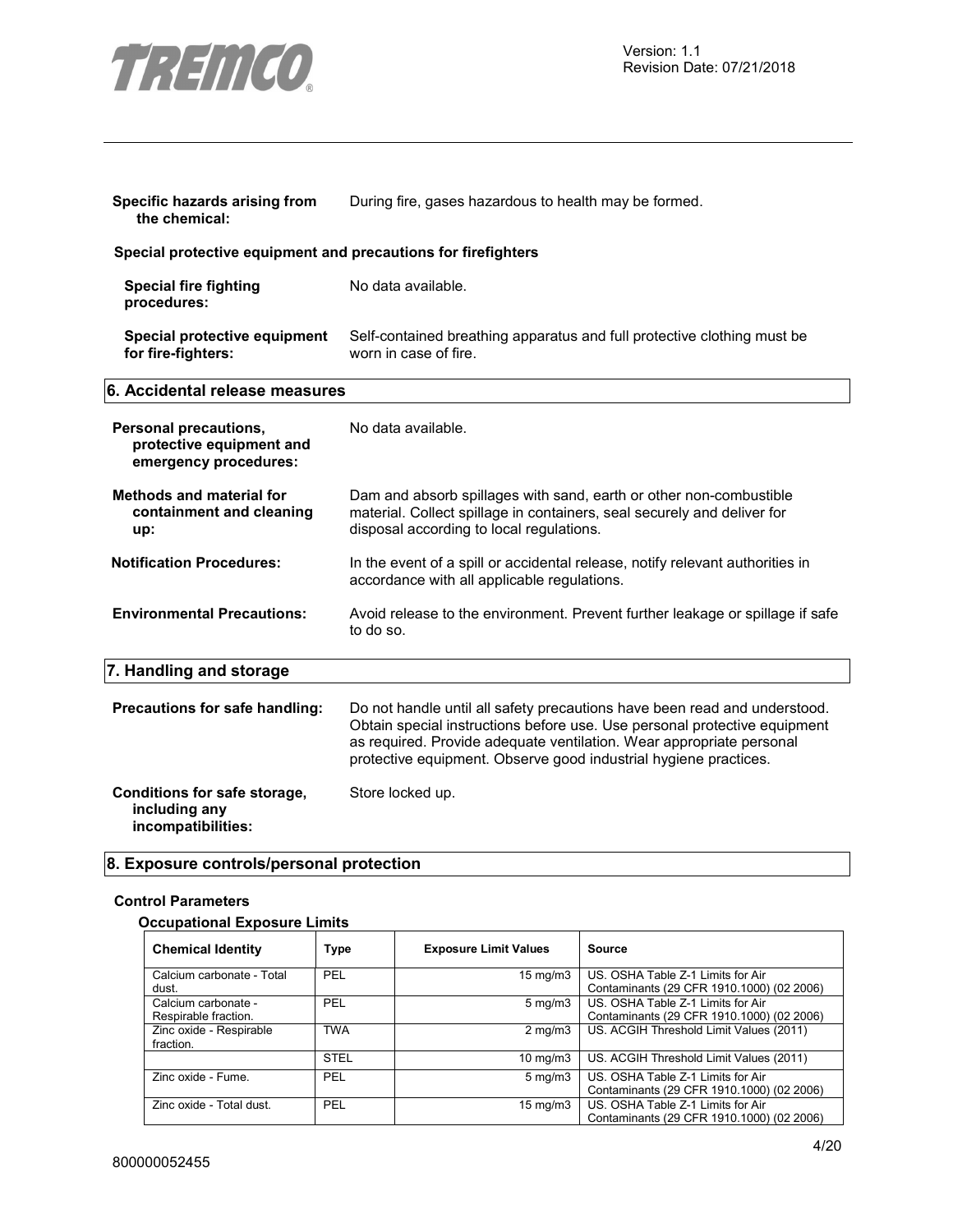

| Zinc oxide - Respirable        | PEL        | $5 \text{ mg/m}$              | US. OSHA Table Z-1 Limits for Air          |
|--------------------------------|------------|-------------------------------|--------------------------------------------|
| fraction.                      |            |                               | Contaminants (29 CFR 1910.1000) (02 2006)  |
| Titanium dioxide               | <b>TWA</b> | 10 mg/m3                      | US. ACGIH Threshold Limit Values (2011)    |
| Titanium dioxide - Total dust. | <b>PEL</b> | 15 mg/m3                      | US. OSHA Table Z-1 Limits for Air          |
|                                |            |                               | Contaminants (29 CFR 1910.1000) (02 2006)  |
| Titanium dioxide - Respirable  | <b>TWA</b> | 15 millions of                | US. OSHA Table Z-3 (29 CFR 1910.1000) (03  |
| fraction.                      |            | particles per                 | 2016)                                      |
|                                |            | cubic foot of                 |                                            |
|                                |            | air                           |                                            |
| Titanium dioxide - Total dust. | <b>TWA</b> | 15 mg/m3                      | US. OSHA Table Z-3 (29 CFR 1910.1000) (03  |
|                                |            |                               | 2016)                                      |
| Titanium dioxide - Respirable  | <b>TWA</b> | $5$ mg/m $3$                  | US. OSHA Table Z-3 (29 CFR 1910.1000) (03  |
|                                |            |                               | 2016)                                      |
| fraction.                      | <b>TWA</b> |                               |                                            |
| Titanium dioxide - Total dust. |            | 50 millions of                | US. OSHA Table Z-3 (29 CFR 1910.1000) (03  |
|                                |            | particles per                 | 2016)                                      |
|                                |            | cubic foot of                 |                                            |
|                                |            | air                           |                                            |
| Talc - Respirable fraction.    | <b>TWA</b> | $2$ mg/m $3$                  | US. ACGIH Threshold Limit Values (2011)    |
| Talc                           | <b>TWA</b> | 20 millions of                | US. OSHA Table Z-3 (29 CFR 1910.1000)      |
|                                |            | particles per                 | (2000)                                     |
|                                |            | cubic foot of                 |                                            |
|                                |            | air                           |                                            |
| Talc - Respirable.             | <b>TWA</b> | 2.4 millions                  | US. OSHA Table Z-3 (29 CFR 1910.1000)      |
|                                |            | of particles                  | (2000)                                     |
|                                |            | per cubic foot                |                                            |
|                                |            | of air                        |                                            |
|                                | <b>TWA</b> | $\overline{0.1}$ mg/m3        | US. OSHA Table Z-3 (29 CFR 1910.1000)      |
|                                |            |                               | (2000)                                     |
| Heavy paraffinic distillate -  | <b>TWA</b> | $5 \text{ mg/m}$              |                                            |
|                                |            |                               | US. ACGIH Threshold Limit Values (2011)    |
| Inhalable fraction.            |            |                               |                                            |
| Heavy paraffinic distillate    | PEL        | 500 ppm 2,000 mg/m3           | US. OSHA Table Z-1 Limits for Air          |
|                                |            |                               | Contaminants (29 CFR 1910.1000) (02 2006)  |
| Heavy paraffinic distillate -  | PEL        | $5 \text{ mg/m}$              | US. OSHA Table Z-1 Limits for Air          |
| Mist.                          |            |                               | Contaminants (29 CFR 1910.1000) (02 2006)  |
| Amorphous silica               | <b>TWA</b> | 20 millions of                | US. OSHA Table Z-3 (29 CFR 1910.1000)      |
|                                |            | particles per                 | (2000)                                     |
|                                |            | cubic foot of                 |                                            |
|                                |            | air                           |                                            |
|                                | <b>TWA</b> | $0.8$ mg/m $3$                | US. OSHA Table Z-3 (29 CFR 1910.1000)      |
|                                |            |                               | (2000)                                     |
| n-(3,4-dichlorophenyl)-n,n-    | <b>TWA</b> | 10 mg/m3                      | US. ACGIH Threshold Limit Values (2011)    |
| dimethylurea                   |            |                               |                                            |
| Crystalline Silica (Quartz)/   | <b>TWA</b> | 0.025 mg/m3                   | US. ACGIH Threshold Limit Values (2011)    |
|                                |            |                               |                                            |
| Silica Sand - Respirable       |            |                               |                                            |
| fraction.                      |            |                               |                                            |
| Crystalline Silica (Quartz)/   | <b>TWA</b> | $0.05$ mg/m $3$               | US. OSHA Specifically Regulated Substances |
| Silica Sand - Respirable dust. |            |                               | (29 CFR 1910.1001-1053) (03 2016)          |
|                                | OSHA_AC    | $0.025$ mg/m3                 | US. OSHA Specifically Regulated Substances |
|                                | Т          |                               | (29 CFR 1910.1001-1053) (03 2016)          |
| Crystalline Silica (Quartz)/   | PEL        | $0.05$ mg/m $3$               | US. OSHA Table Z-1 Limits for Air          |
| Silica Sand - Respirable dust. |            |                               | Contaminants (29 CFR 1910.1000) (03 2016)  |
| Crystalline Silica (Quartz)/   | <b>TWA</b> | 2.4 millions                  | US. OSHA Table Z-3 (29 CFR 1910.1000)      |
| Silica Sand - Respirable.      |            | of particles                  | (2000)                                     |
|                                |            | per cubic foot                |                                            |
|                                |            | of air                        |                                            |
|                                | <b>TWA</b> | $0.1 \text{ mg/m}$            | US. OSHA Table Z-3 (29 CFR 1910.1000)      |
|                                |            |                               | (2000)                                     |
|                                | <b>TWA</b> |                               |                                            |
| Kaolin Clay - Respirable       |            | $2$ mg/m $3$                  | US. ACGIH Threshold Limit Values (2011)    |
| fraction.                      |            |                               |                                            |
|                                | PEL        | $5 \overline{\mathrm{mg}}$ m3 | US. OSHA Table Z-1 Limits for Air          |
|                                |            |                               | Contaminants (29 CFR 1910.1000) (02 2006)  |
| Kaolin Clay - Total dust.      | PEL        | 15 mg/m3                      | US. OSHA Table Z-1 Limits for Air          |
|                                |            |                               | Contaminants (29 CFR 1910.1000) (02 2006)  |
|                                | <b>TWA</b> | 50 millions of                | US. OSHA Table Z-3 (29 CFR 1910.1000) (03  |
|                                |            | particles per                 | 2016)                                      |
|                                |            | cubic foot of                 |                                            |
|                                |            | air                           |                                            |
|                                |            |                               |                                            |
| Kaolin Clay - Respirable       | <b>TWA</b> | 15 millions of                | US. OSHA Table Z-3 (29 CFR 1910.1000) (03  |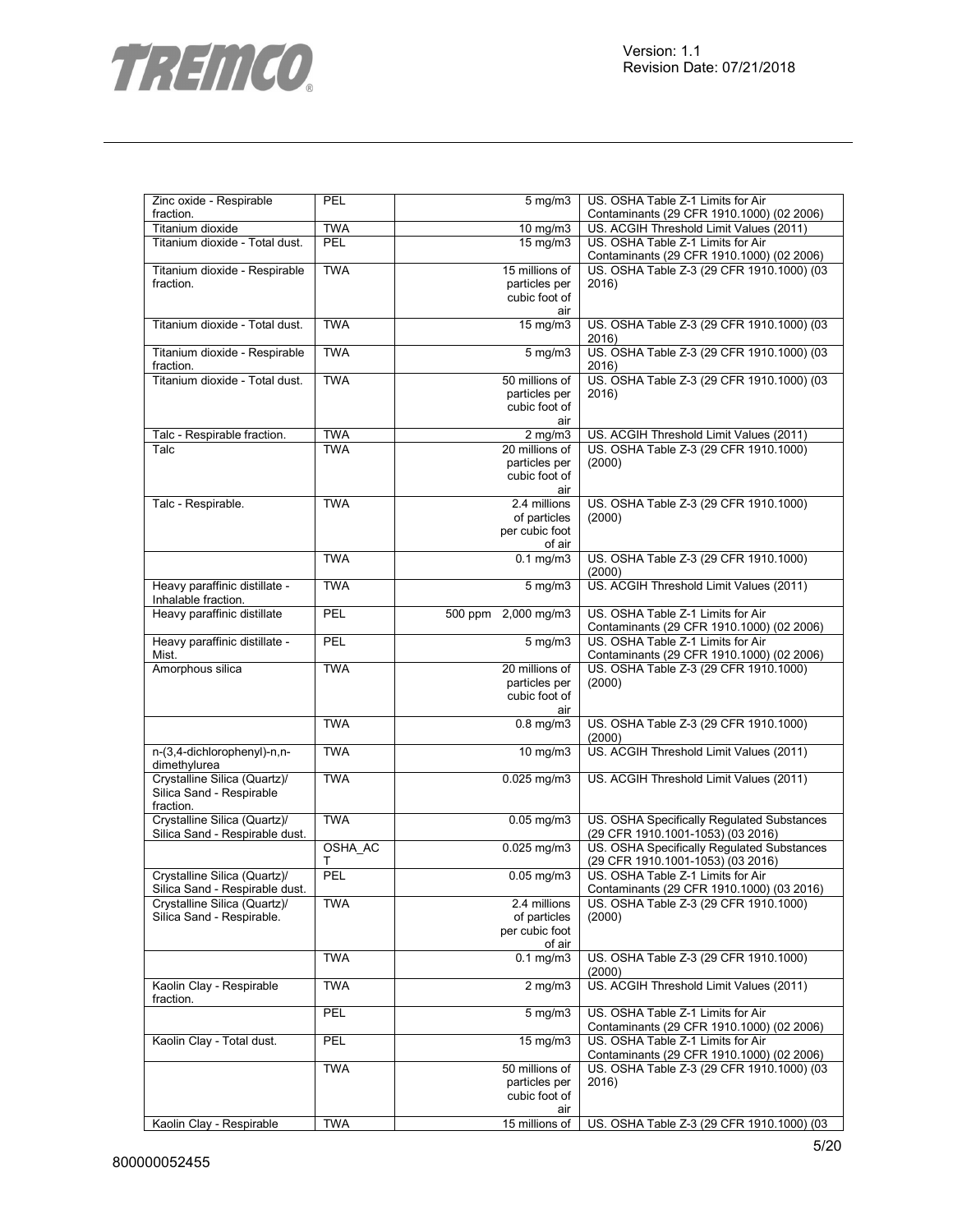

| fraction.                    |            | particles per        | 2016)                                     |
|------------------------------|------------|----------------------|-------------------------------------------|
|                              |            | cubic foot of        |                                           |
|                              |            | air                  |                                           |
|                              | <b>TWA</b> | $5$ mg/m $3$         | US. OSHA Table Z-3 (29 CFR 1910.1000) (03 |
|                              |            |                      | 2016)                                     |
| Kaolin Clay - Total dust.    | <b>TWA</b> | $15 \text{ mg/m}$    | US. OSHA Table Z-3 (29 CFR 1910.1000) (03 |
|                              |            |                      | 2016)                                     |
|                              | <b>TWA</b> |                      | US. ACGIH Threshold Limit Values (2011)   |
| Aluminum hydroxide -         |            | $1$ mg/m $3$         |                                           |
| Respirable fraction.         |            |                      |                                           |
|                              | <b>TWA</b> | $5$ mg/m $3$         | US. OSHA Table Z-3 (29 CFR 1910.1000) (03 |
|                              |            |                      | 2016)                                     |
| Aluminum hydroxide - Total   | <b>TWA</b> | 15 mg/m3             | US. OSHA Table Z-3 (29 CFR 1910.1000) (03 |
| dust.                        |            |                      | 2016)                                     |
|                              | <b>TWA</b> | 50 millions of       | US. OSHA Table Z-3 (29 CFR 1910.1000) (03 |
|                              |            | particles per        | 2016)                                     |
|                              |            | cubic foot of        |                                           |
|                              |            | air                  |                                           |
| Aluminum hydroxide -         | <b>TWA</b> | 15 millions of       | US. OSHA Table Z-3 (29 CFR 1910.1000) (03 |
|                              |            |                      |                                           |
| Respirable fraction.         |            | particles per        | 2016)                                     |
|                              |            | cubic foot of        |                                           |
|                              |            | air                  |                                           |
| Aluminum oxide - Respirable  | <b>TWA</b> | 1 $mg/m3$            | US. ACGIH Threshold Limit Values (2011)   |
| fraction.                    |            |                      |                                           |
|                              | PEL        | $5$ mg/m $3$         | US. OSHA Table Z-1 Limits for Air         |
|                              |            |                      | Contaminants (29 CFR 1910.1000) (02 2006) |
| Aluminum oxide - Total dust. | PEL        | 15 mg/m3             | US. OSHA Table Z-1 Limits for Air         |
|                              |            |                      | Contaminants (29 CFR 1910.1000) (02 2006) |
|                              | <b>TWA</b> | 50 millions of       | US. OSHA Table Z-3 (29 CFR 1910.1000) (03 |
|                              |            | particles per        | 2016)                                     |
|                              |            | cubic foot of        |                                           |
|                              |            | air                  |                                           |
|                              | <b>TWA</b> | 15 millions of       |                                           |
| Aluminum oxide - Respirable  |            |                      | US. OSHA Table Z-3 (29 CFR 1910.1000) (03 |
| fraction.                    |            | particles per        | 2016)                                     |
|                              |            | cubic foot of        |                                           |
|                              |            | air                  |                                           |
|                              | <b>TWA</b> | $5$ mg/m $3$         | US. OSHA Table Z-3 (29 CFR 1910.1000) (03 |
|                              |            |                      | 2016)                                     |
| Aluminum oxide - Total dust. | <b>TWA</b> | 15 mg/m3             | US. OSHA Table Z-3 (29 CFR 1910.1000) (03 |
|                              |            |                      | 2016)                                     |
| Magnesite - Total dust.      | PEL        | 15 mg/m3             | US. OSHA Table Z-1 Limits for Air         |
|                              |            |                      | Contaminants (29 CFR 1910.1000) (02 2006) |
| Magnesite - Respirable       | PEL        | $\overline{5}$ mg/m3 | US. OSHA Table Z-1 Limits for Air         |
| fraction.                    |            |                      | Contaminants (29 CFR 1910.1000) (02 2006) |
|                              |            |                      |                                           |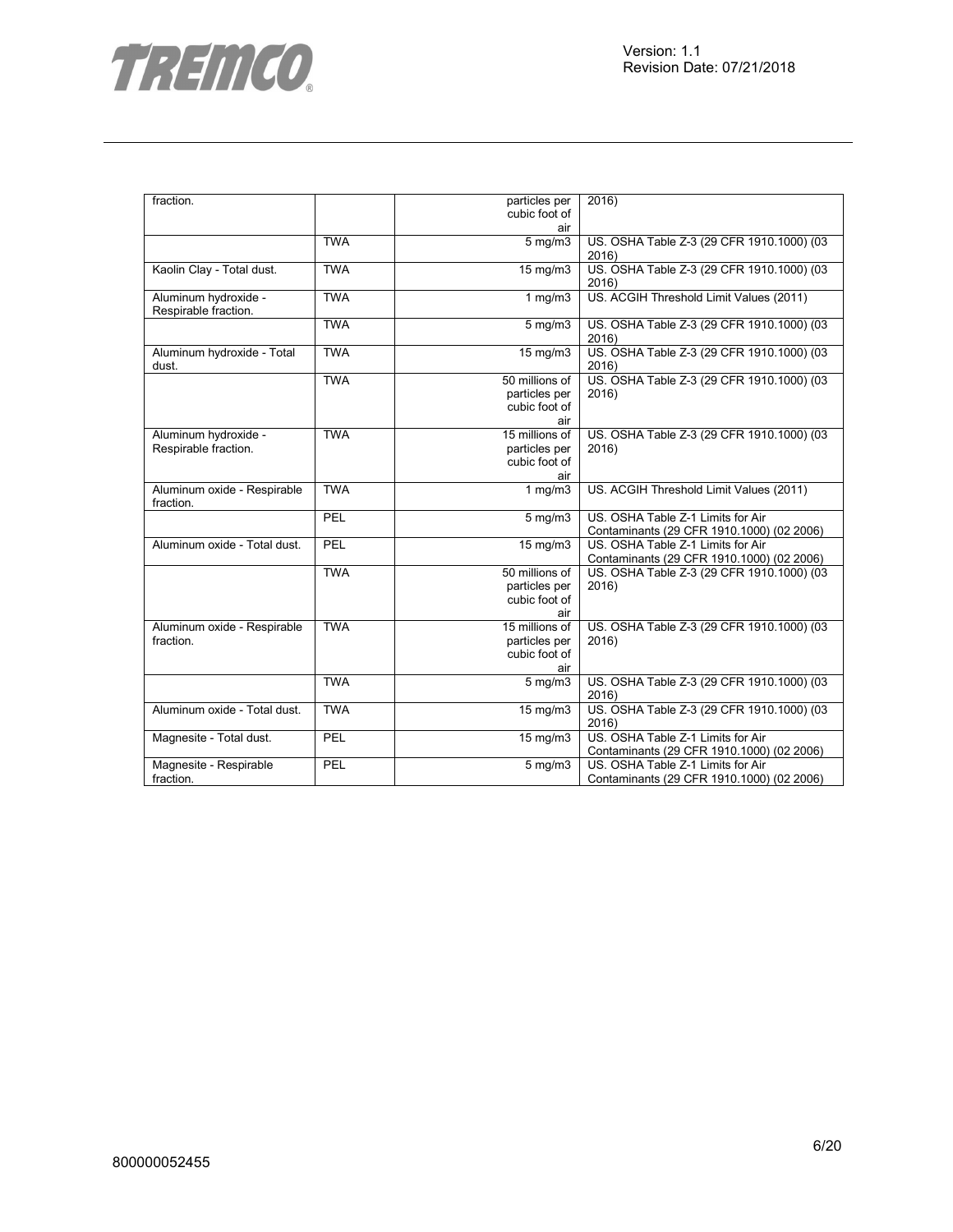



| <b>Chemical name</b>                        | <b>Type</b> | <b>Exposure Limit Values</b> | <b>Source</b>                                                                                                                                                                 |
|---------------------------------------------|-------------|------------------------------|-------------------------------------------------------------------------------------------------------------------------------------------------------------------------------|
| Calcium carbonate - Total<br>dust.          | <b>STEL</b> | 20 mg/m3                     | Canada. British Columbia OELs. (Occupational<br><b>Exposure Limits for Chemical Substances,</b><br>Occupational Health and Safety Regulation<br>296/97, as amended) (07 2007) |
| Calcium carbonate -<br>Respirable fraction. | <b>TWA</b>  | $3$ mg/m $3$                 | Canada. British Columbia OELs. (Occupational<br>Exposure Limits for Chemical Substances,<br>Occupational Health and Safety Regulation<br>296/97, as amended) (07 2007)        |
| Calcium carbonate - Total<br>dust.          | <b>TWA</b>  | 10 mg/m3                     | Canada. British Columbia OELs. (Occupational<br>Exposure Limits for Chemical Substances,<br>Occupational Health and Safety Regulation<br>296/97, as amended) (07 2007)        |
| Calcium carbonate - Total<br>dust.          | <b>TWA</b>  | 10 mg/m3                     | Canada. Quebec OELs. (Ministry of Labor -<br>Regulation Respecting the Quality of the Work<br>Environment) (09 2017)                                                          |
| Propylene glycol - Aerosol.                 | <b>TWA</b>  | 10 mg/m3                     | Canada. Ontario OELs. (Control of Exposure to<br>Biological or Chemical Agents) (11 2010)                                                                                     |
| Propylene glycol - Vapor and<br>aerosol.    | <b>TWA</b>  | 155 mg/m3<br>50 ppm          | Canada. Ontario OELs. (Control of Exposure to<br>Biological or Chemical Agents) (06 2015)                                                                                     |
| Zinc oxide - Respirable.                    | <b>TWA</b>  | $2$ mg/m $3$                 | Canada. British Columbia OELs. (Occupational<br>Exposure Limits for Chemical Substances,<br>Occupational Health and Safety Regulation<br>296/97, as amended) (07 2007)        |
|                                             | <b>STEL</b> | 10 mg/m3                     | Canada. British Columbia OELs. (Occupational<br>Exposure Limits for Chemical Substances,<br>Occupational Health and Safety Regulation<br>296/97, as amended) (07 2007)        |
| Zinc oxide - Respirable<br>fraction.        | <b>TWA</b>  | $2$ mg/m $3$                 | Canada. Ontario OELs. (Control of Exposure to<br>Biological or Chemical Agents) (11 2010)                                                                                     |
|                                             | <b>STEL</b> | 10 mg/m3                     | Canada. Ontario OELs. (Control of Exposure to<br>Biological or Chemical Agents) (11 2010)                                                                                     |
| Zinc oxide - Fume.                          | <b>TWA</b>  | 5 mg/m3                      | Canada. Quebec OELs. (Ministry of Labor -<br>Regulation Respecting the Quality of the Work<br>Environment) (09 2017)                                                          |
|                                             | <b>STEL</b> | 10 mg/m3                     | Canada. Quebec OELs. (Ministry of Labor -<br>Regulation Respecting the Quality of the Work<br>Environment) (09 2017)                                                          |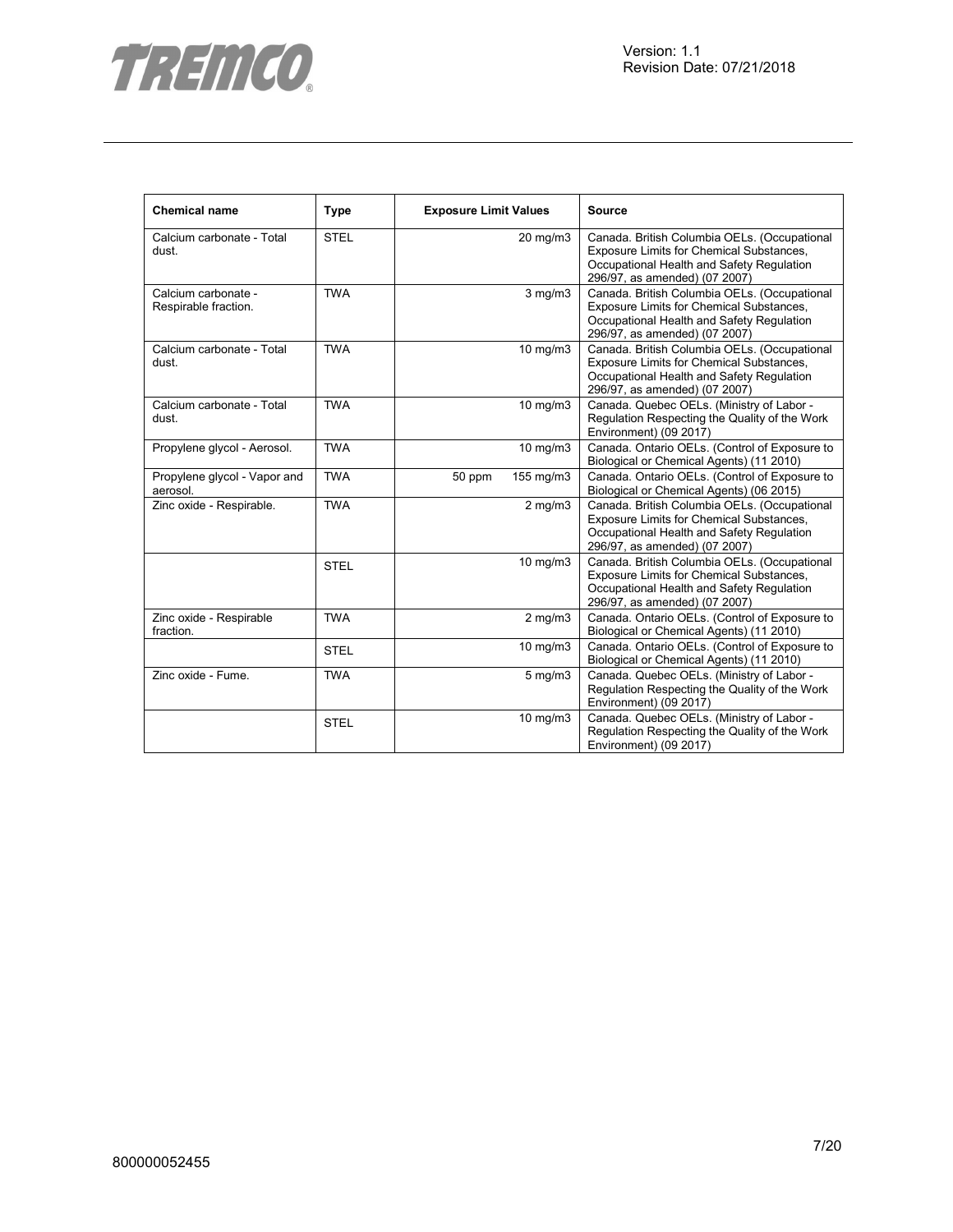

| Zinc oxide - Total dust.                                              | <b>TWA</b>  | $10$ mg/m $3$   | Canada. Quebec OELs. (Ministry of Labor -<br>Regulation Respecting the Quality of the Work<br>Environment) (09 2017)                                                   |
|-----------------------------------------------------------------------|-------------|-----------------|------------------------------------------------------------------------------------------------------------------------------------------------------------------------|
| Titanium dioxide - Total dust.                                        | <b>TWA</b>  | $10$ mg/m $3$   | Canada. British Columbia OELs. (Occupational<br>Exposure Limits for Chemical Substances,<br>Occupational Health and Safety Regulation<br>296/97, as amended) (07 2007) |
| Titanium dioxide - Respirable<br>fraction.                            | <b>TWA</b>  | $3$ mg/m $3$    | Canada. British Columbia OELs. (Occupational<br>Exposure Limits for Chemical Substances,<br>Occupational Health and Safety Regulation<br>296/97, as amended) (07 2007) |
| Titanium dioxide                                                      | <b>TWA</b>  | $10$ mg/m $3$   | Canada. Ontario OELs. (Control of Exposure to<br>Biological or Chemical Agents) (11 2010)                                                                              |
| Titanium dioxide - Total dust.                                        | <b>TWA</b>  | $10$ mg/m $3$   | Canada. Quebec OELs. (Ministry of Labor -<br>Regulation Respecting the Quality of the Work<br>Environment) (09 2017)                                                   |
| Talc - Respirable.                                                    | <b>TWA</b>  | $2$ mg/m $3$    | Canada. British Columbia OELs. (Occupational<br>Exposure Limits for Chemical Substances,<br>Occupational Health and Safety Regulation<br>296/97, as amended) (07 2007) |
| Talc                                                                  | <b>TWA</b>  | 2 fibers/mL     | Canada. Ontario OELs. (Control of Exposure to<br>Biological or Chemical Agents) (11 2010)                                                                              |
| Talc - Respirable fraction.                                           | <b>TWA</b>  | $2$ mg/m $3$    | Canada. Ontario OELs. (Control of Exposure to<br>Biological or Chemical Agents) (06 2015)                                                                              |
| Talc - Respirable dust.                                               | <b>TWA</b>  | $3$ mg/m $3$    | Canada. Quebec OELs. (Ministry of Labor -<br>Regulation Respecting the Quality of the Work<br>Environment) (09 2017)                                                   |
| Heavy paraffinic distillate -<br>Mist.                                | <b>TWA</b>  | $0.2$ mg/m $3$  | Canada. British Columbia OELs. (Occupational<br>Exposure Limits for Chemical Substances,<br>Occupational Health and Safety Regulation<br>296/97, as amended) (07 2007) |
|                                                                       | <b>TWA</b>  | 1 $mg/m3$       | Canada. British Columbia OELs. (Occupational<br>Exposure Limits for Chemical Substances,<br>Occupational Health and Safety Regulation<br>296/97, as amended) (07 2007) |
| Heavy paraffinic distillate -<br>Inhalable fraction.                  | <b>TWA</b>  | $5$ mg/m $3$    | Canada. Ontario OELs. (Control of Exposure to<br>Biological or Chemical Agents) (06 2015)                                                                              |
|                                                                       | <b>TWA</b>  | $5$ mg/m $3$    | Canada. Ontario OELs. (Control of Exposure to<br>Biological or Chemical Agents) (06 2015)                                                                              |
| Heavy paraffinic distillate -<br>Mist.                                | <b>TWA</b>  | $5$ mg/m $3$    | Canada. Quebec OELs. (Ministry of Labor -<br>Regulation Respecting the Quality of the Work<br>Environment) (09 2017)                                                   |
|                                                                       | <b>STEL</b> | 10 mg/m3        | Canada. Quebec OELs. (Ministry of Labor -<br>Regulation Respecting the Quality of the Work<br>Environment) (09 2017)                                                   |
| Crystalline Silica (Quartz)/<br>Silica Sand - Respirable<br>fraction. | <b>TWA</b>  | 0.025 mg/m3     | Canada. British Columbia OELs. (Occupational<br>Exposure Limits for Chemical Substances,<br>Occupational Health and Safety Regulation<br>296/97, as amended) (07 2007) |
| Crystalline Silica (Quartz)/<br>Silica Sand - Respirable<br>fraction. | <b>TWA</b>  | $0.10$ mg/m $3$ | Canada. Ontario OELs. (Control of Exposure to<br>Biological or Chemical Agents) (06 2015)                                                                              |
| Crystalline Silica (Quartz)/<br>Silica Sand - Respirable dust.        | <b>TWA</b>  | $0.1$ mg/m $3$  | Canada. Quebec OELs. (Ministry of Labor -<br>Regulation Respecting the Quality of the Work<br>Environment) (09 2017)                                                   |

#### **Appropriate Engineering Controls**

Observe good industrial hygiene practices. Observe occupational exposure limits and minimize the risk of inhalation of vapors and mist. Mechanical ventilation or local exhaust ventilation may be required.

# **Individual protection measures, such as personal protective equipment**

**General information:** Use personal protective equipment as required.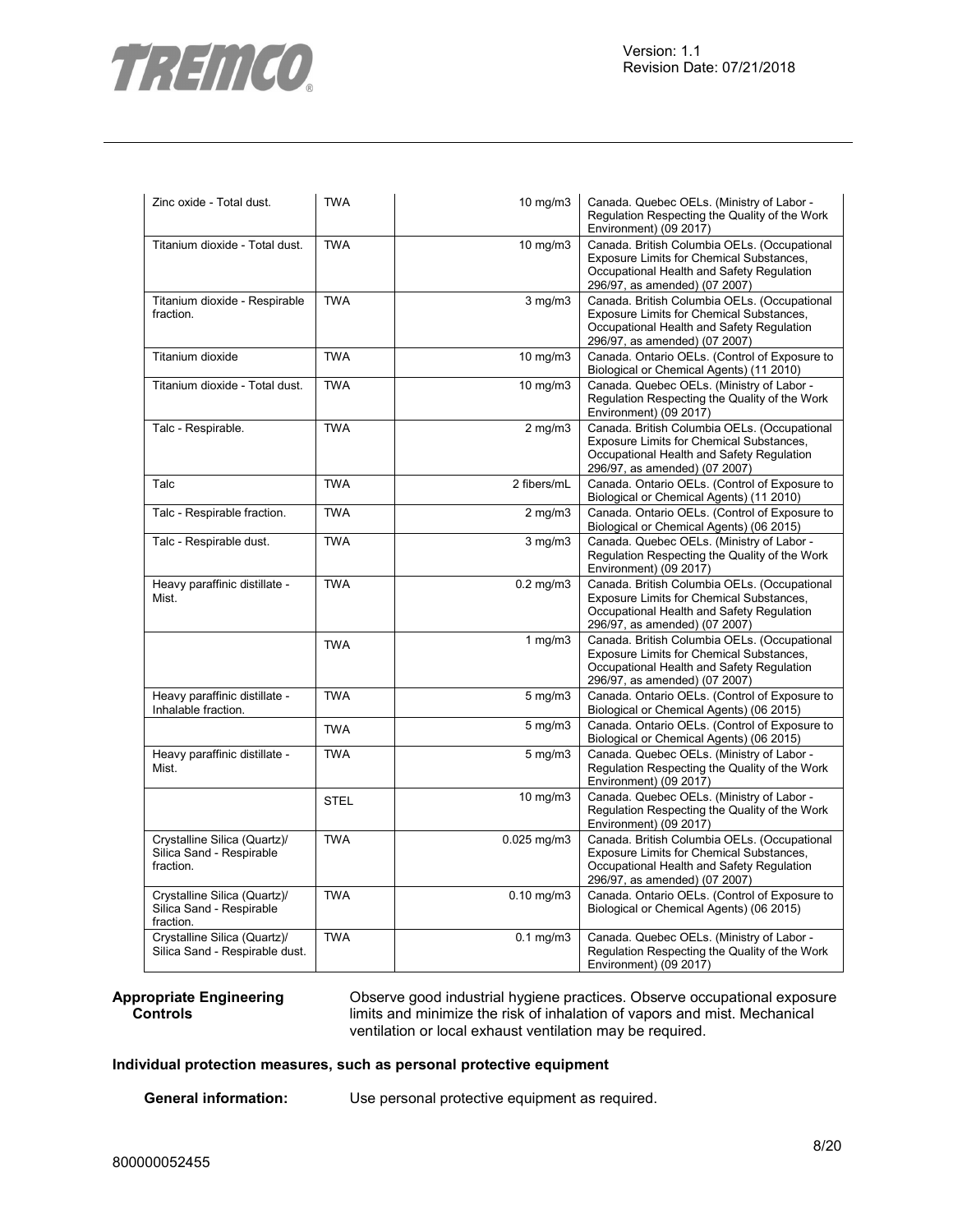

| <b>Eye/face protection:</b>                       | Wear goggles/face shield.                                                                                                                                                                                                                  |
|---------------------------------------------------|--------------------------------------------------------------------------------------------------------------------------------------------------------------------------------------------------------------------------------------------|
| <b>Skin Protection</b><br><b>Hand Protection:</b> | Use suitable protective gloves if risk of skin contact.                                                                                                                                                                                    |
| Other:                                            | No data available.                                                                                                                                                                                                                         |
| <b>Respiratory Protection:</b>                    | In case of inadequate ventilation use suitable respirator. Seek advice from<br>local supervisor.                                                                                                                                           |
| Hygiene measures:                                 | Observe good industrial hygiene practices. Wash hands before breaks and<br>immediately after handling the product. Do not handle until all safety<br>precautions have been read and understood. Obtain special instructions<br>before use. |

# **9. Physical and chemical properties**

# **Appearance**

| <b>Physical state:</b>                                | liquid                                                                                         |  |  |  |
|-------------------------------------------------------|------------------------------------------------------------------------------------------------|--|--|--|
| Form:                                                 | liquid                                                                                         |  |  |  |
| Color:                                                | White                                                                                          |  |  |  |
| Odor:                                                 | Mild                                                                                           |  |  |  |
| <b>Odor threshold:</b>                                | No data available.                                                                             |  |  |  |
| pH:                                                   | 9.5                                                                                            |  |  |  |
| Melting point/freezing point:                         | $-0.00 °C 32 °F$                                                                               |  |  |  |
| Initial boiling point and boiling range:              | 100 °C 212 °F                                                                                  |  |  |  |
| <b>Flash Point:</b>                                   | > 93 °C > 199 °F                                                                               |  |  |  |
| <b>Evaporation rate:</b>                              | Slower than Ether                                                                              |  |  |  |
| Flammability (solid, gas):                            | N <sub>o</sub>                                                                                 |  |  |  |
| Upper/lower limit on flammability or explosive limits |                                                                                                |  |  |  |
| Flammability limit - upper (%):                       | No data available.                                                                             |  |  |  |
| Flammability limit - lower (%):                       | No data available.                                                                             |  |  |  |
| Explosive limit - upper (%):                          | No data available.                                                                             |  |  |  |
| Explosive limit - lower (%):                          | No data available.                                                                             |  |  |  |
| Vapor pressure:                                       | No data available.                                                                             |  |  |  |
| Vapor density:                                        | Vapors are heavier than air and may travel along the floor and<br>in the bottom of containers. |  |  |  |
| <b>Relative density:</b>                              | 1.46                                                                                           |  |  |  |
| Solubility(ies)                                       |                                                                                                |  |  |  |
| Solubility in water:                                  | Soluble                                                                                        |  |  |  |
| Solubility (other):                                   | No data available.                                                                             |  |  |  |
| Partition coefficient (n-octanol/water):              | No data available.                                                                             |  |  |  |
| Auto-ignition temperature:                            | No data available.                                                                             |  |  |  |
| <b>Decomposition temperature:</b>                     | No data available.                                                                             |  |  |  |
| <b>Viscosity:</b>                                     | No data available.                                                                             |  |  |  |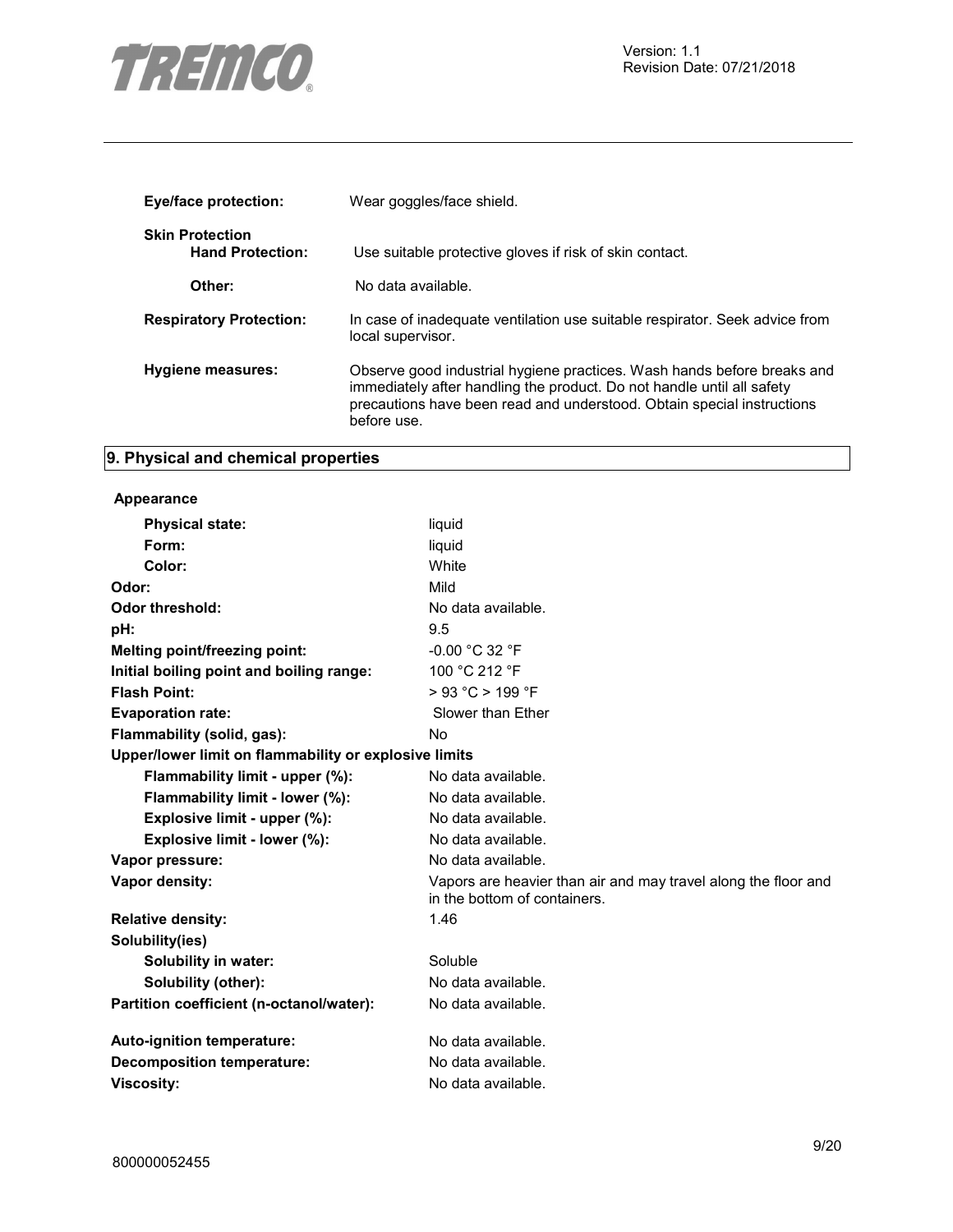

| 10. Stability and reactivity                            |                                                                                                    |
|---------------------------------------------------------|----------------------------------------------------------------------------------------------------|
| <b>Reactivity:</b>                                      | No data available.                                                                                 |
| <b>Chemical Stability:</b>                              | Material is stable under normal conditions.                                                        |
| <b>Possibility of hazardous</b><br>reactions:           | No data available.                                                                                 |
| <b>Conditions to avoid:</b>                             | Avoid heat or contamination.                                                                       |
| <b>Incompatible Materials:</b>                          | Strong acids. Strong bases.                                                                        |
| <b>Hazardous Decomposition</b><br><b>Products:</b>      | Thermal decomposition or combustion may liberate carbon oxides and<br>other toxic gases or vapors. |
| 11. Toxicological information                           |                                                                                                    |
| Information on likely routes of exposure<br>Inhalation: | In high concentrations, vapors, fumes or mists may irritate nose, throat and<br>mucus membranes.   |
| <b>Skin Contact:</b>                                    | Moderately irritating to skin with prolonged exposure.                                             |
| Eye contact:                                            | Eye contact is possible and should be avoided.                                                     |
| Ingestion:                                              | May be ingested by accident. Ingestion may cause irritation and malaise.                           |
|                                                         | Symptoms related to the physical, chemical and toxicological characteristics                       |
| Inhalation:                                             | No data available.                                                                                 |
| <b>Skin Contact:</b>                                    | No data available.                                                                                 |
| Eye contact:                                            | No data available.                                                                                 |
| Ingestion:                                              | No data available.                                                                                 |
| Information on toxicological effects                    |                                                                                                    |
| Acute toxicity (list all possible routes of exposure)   |                                                                                                    |
| Oral                                                    |                                                                                                    |

Product: Not classified for acute toxicity based on available data.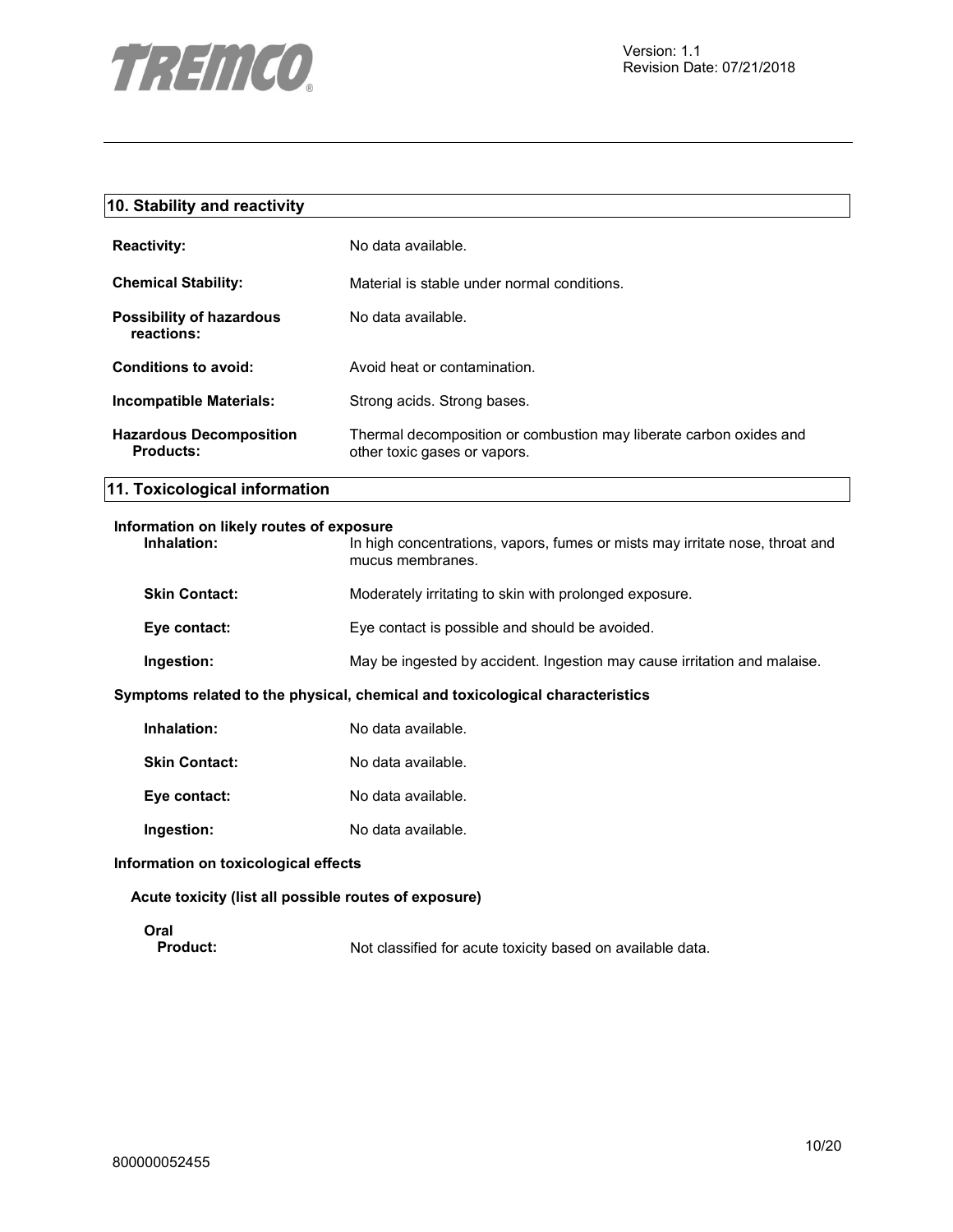

| Calcium carbonate                                   | LD 50 (Rat): > 2,000 mg/kg                               |
|-----------------------------------------------------|----------------------------------------------------------|
| Propylene glycol                                    | LD 50 (Rat): 22,000 mg/kg                                |
| Zinc oxide                                          | LD 50 (Rat): > 5,000 mg/kg                               |
| Titanium dioxide                                    | LD 50 (Rat): > 5,000 mg/kg                               |
|                                                     | Heavy paraffinic distillate $LD 50 (Rat): > 5,000 mg/kg$ |
| Amorphous silica                                    | LD 50 (Rat): > 5,000 mg/kg                               |
| n-(3,4-dichlorophenyl)-<br>n,n-dimethylurea         | LD 50 (Rat): 4,150 mg/kg                                 |
| Kaolin Clay                                         | LD 50 (Rat): > 5,000 mg/kg                               |
| Aluminum hydroxide                                  | LD 50 (Rat): > 2,000 mg/kg                               |
| Aluminum oxide                                      | LD 50 (Rat): > 10,000 mg/kg                              |
| yl carbamate                                        | Methyl benzimidazole-2- LD 50 (Rat): 6,400 mg/kg         |
| Magnesite                                           | LD 50 (Rat): > 2,000 mg/kg                               |
| Dermal<br>Product:                                  | ATEmix: 5,251.52 mg/kg                                   |
| <b>Inhalation</b><br><b>Product:</b>                | ATEmix: 3.34 mg/l                                        |
| <b>Repeated dose toxicity</b><br>Product:           | No data available.                                       |
| <b>Skin Corrosion/Irritation</b><br><b>Product:</b> | No data available.                                       |

**Specified substance(s):**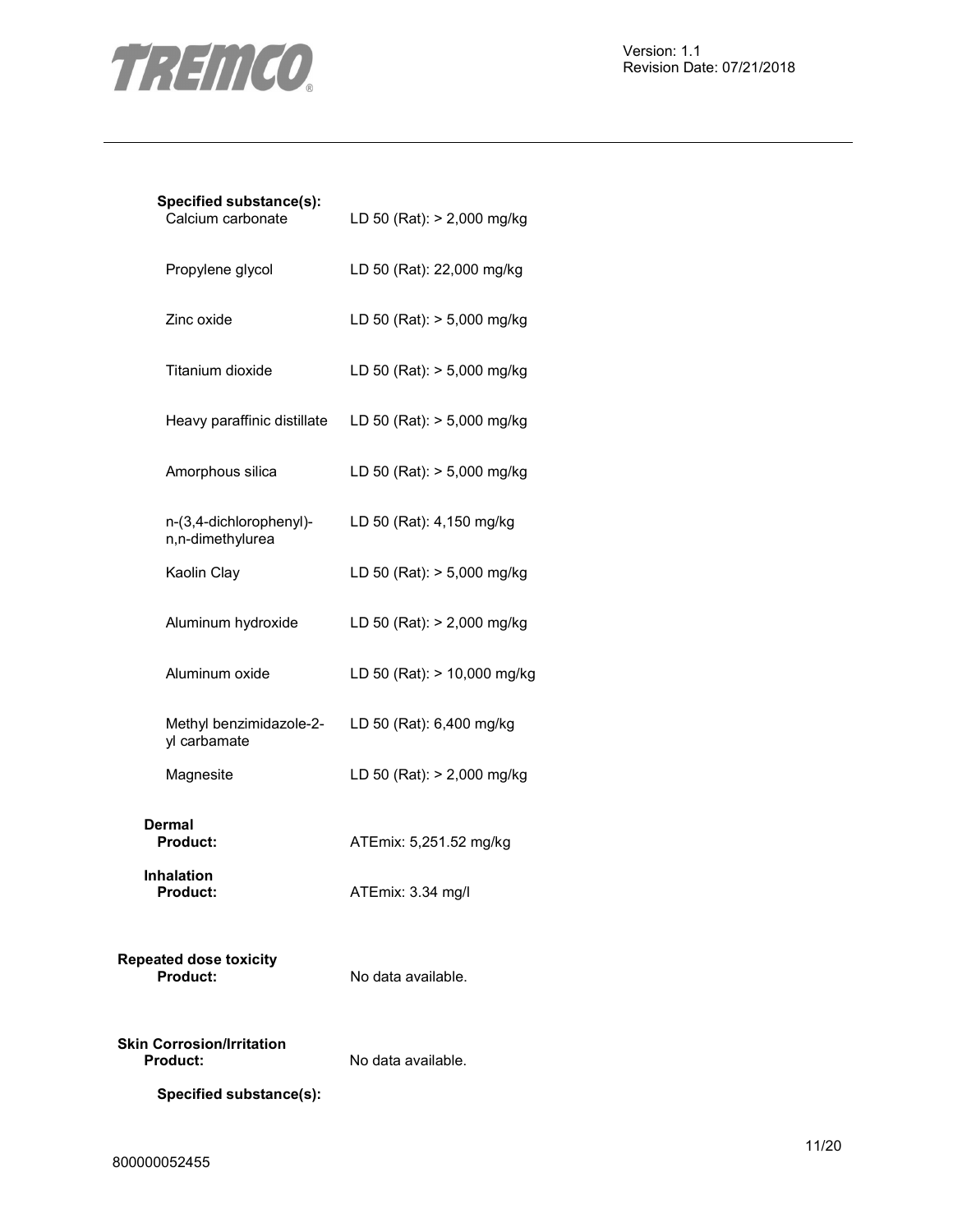

| Calcium carbonate                           | in vivo (Rabbit): Not irritant Experimental result, Key study                                            |
|---------------------------------------------|----------------------------------------------------------------------------------------------------------|
| Propylene glycol                            | in vivo (Rabbit): Not irritant Experimental result, Key study                                            |
| Zinc oxide                                  | in vivo (Rabbit): Not irritant Experimental result, Key study                                            |
| Titanium dioxide                            | in vivo (Rabbit): Not irritant Experimental result, Supporting study                                     |
| Heavy paraffinic<br>distillate              | in vivo (Rabbit): Not irritant Experimental result, Key study                                            |
| Amorphous silica                            | in vivo (Rabbit): Not irritant Experimental result, Key study                                            |
| n-(3,4-dichlorophenyl)-<br>n,n-dimethylurea | Possibly Irritating<br>in vivo (Rabbit): Not irritant Experimental result, Key study                     |
| Aluminum hydroxide                          | in vivo (Rabbit): Not classified as an Irritant Experimental result, Key study                           |
| Aluminum oxide                              | in vivo (Rabbit): Not irritant Experimental result, Key study                                            |
| Magnesite                                   | In vitro (Human, in vitro reconstituted epidermis model): Not irritant<br>Experimental result, Key study |

# **Serious Eye Damage/Eye Irritation**

| Product:<br>Specified substance(s): |                                | No data available.                                             |  |
|-------------------------------------|--------------------------------|----------------------------------------------------------------|--|
|                                     | Calcium carbonate              | Rabbit, 24 - 72 hrs: Not irritating                            |  |
|                                     | Zinc oxide                     | Rabbit, 24 - 72 hrs: Not irritating                            |  |
|                                     | Titanium dioxide               | Rabbit, 24 hrs: Not irritating                                 |  |
|                                     | Heavy paraffinic<br>distillate | Rabbit, 24 hrs: Not irritating                                 |  |
|                                     | Amorphous silica               | Rabbit, 24 hrs: Not irritating                                 |  |
|                                     | Aluminum hydroxide             | Rabbit, 24 hrs: Not irritating                                 |  |
|                                     | Aluminum oxide                 | Rabbit, 24 hrs: Not irritating                                 |  |
|                                     | Magnesite                      | Reconstituted Corneal Epithelium model, 10 min: Not irritating |  |
|                                     |                                |                                                                |  |

# **Respiratory or Skin Sensitization**

**Product:** No data available.

**Carcinogenicity** 

**Product:** No data available.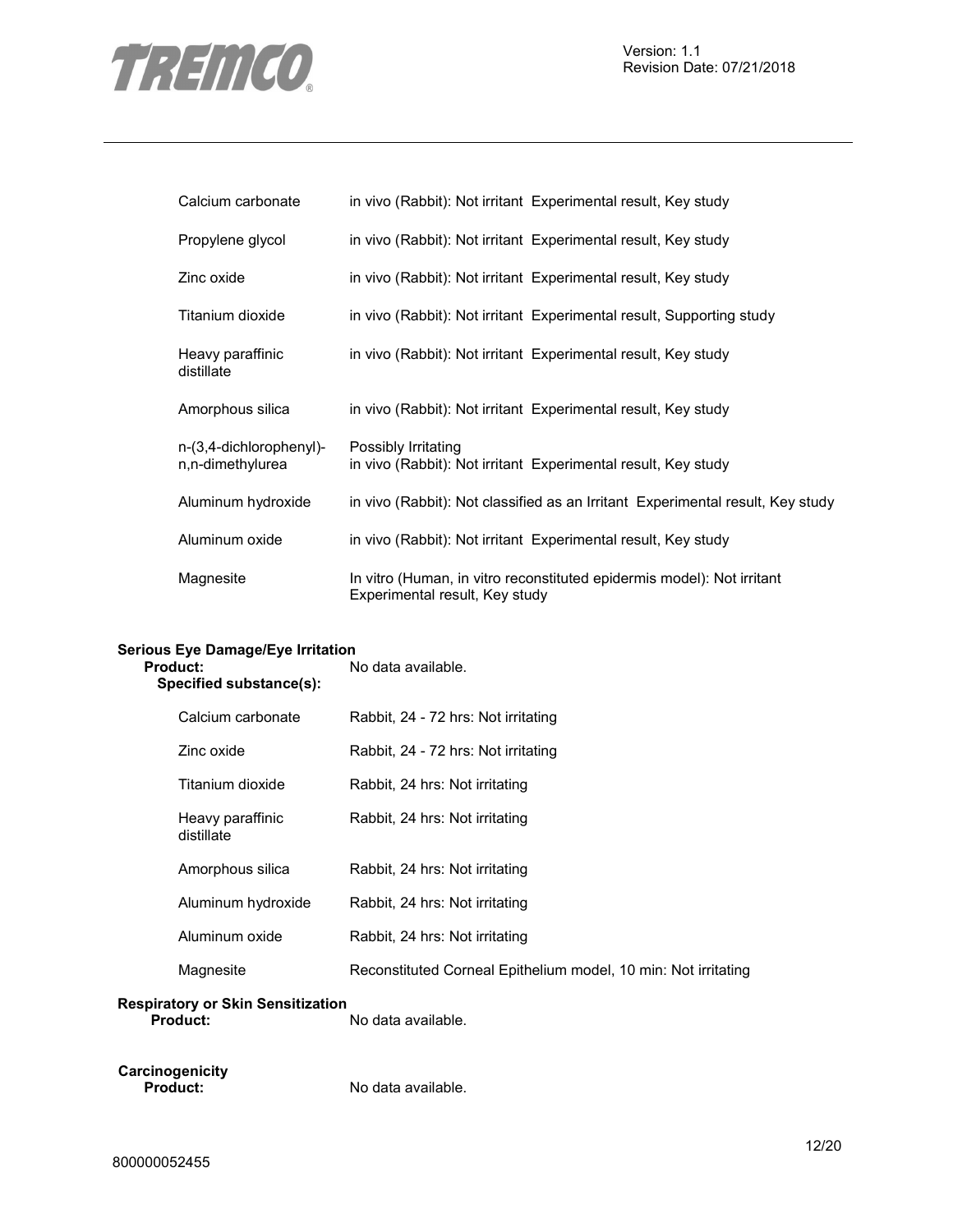

# **IARC Monographs on the Evaluation of Carcinogenic Risks to Humans:**

|                                                 | Titanium dioxide                               |                  | Overall evaluation: Possibly carcinogenic to humans.                                                                          |
|-------------------------------------------------|------------------------------------------------|------------------|-------------------------------------------------------------------------------------------------------------------------------|
|                                                 | Talc                                           |                  | Overall evaluation: Not classifiable as to carcinogenicity to humans. Overall<br>evaluation: Possibly carcinogenic to humans. |
|                                                 | Heavy paraffinic<br>distillate                 |                  | Overall evaluation: Not classifiable as to carcinogenicity to humans. Overall<br>evaluation: Carcinogenic to humans.          |
|                                                 | Crystalline Silica<br>(Quartz)/ Silica<br>Sand |                  | Overall evaluation: Carcinogenic to humans.                                                                                   |
|                                                 | Heavy                                          |                  | US. National Toxicology Program (NTP) Report on Carcinogens:<br>paraffinic Known To Be Human Carcinogen.                      |
|                                                 | distillate<br>Crystalline<br>(Quartz)/<br>Sand | Silica<br>Silica | Known To Be Human Carcinogen.                                                                                                 |
|                                                 | No carcinogenic components identified          |                  | US. OSHA Specifically Regulated Substances (29 CFR 1910.1001-1050):                                                           |
|                                                 | <b>Germ Cell Mutagenicity</b>                  |                  |                                                                                                                               |
| In vitro<br><b>Product:</b>                     |                                                |                  | No data available.                                                                                                            |
| In vivo<br><b>Product:</b>                      |                                                |                  | No data available.                                                                                                            |
| <b>Reproductive toxicity</b><br><b>Product:</b> |                                                |                  | May damage fertility or the unborn child.                                                                                     |
| Product:                                        |                                                |                  | <b>Specific Target Organ Toxicity - Single Exposure</b><br>No data available.                                                 |
| <b>Product:</b>                                 |                                                |                  | <b>Specific Target Organ Toxicity - Repeated Exposure</b><br>No data available.                                               |
| <b>Aspiration Hazard</b><br><b>Product:</b>     |                                                |                  | No data available.                                                                                                            |
| Other effects:                                  |                                                |                  | No data available.                                                                                                            |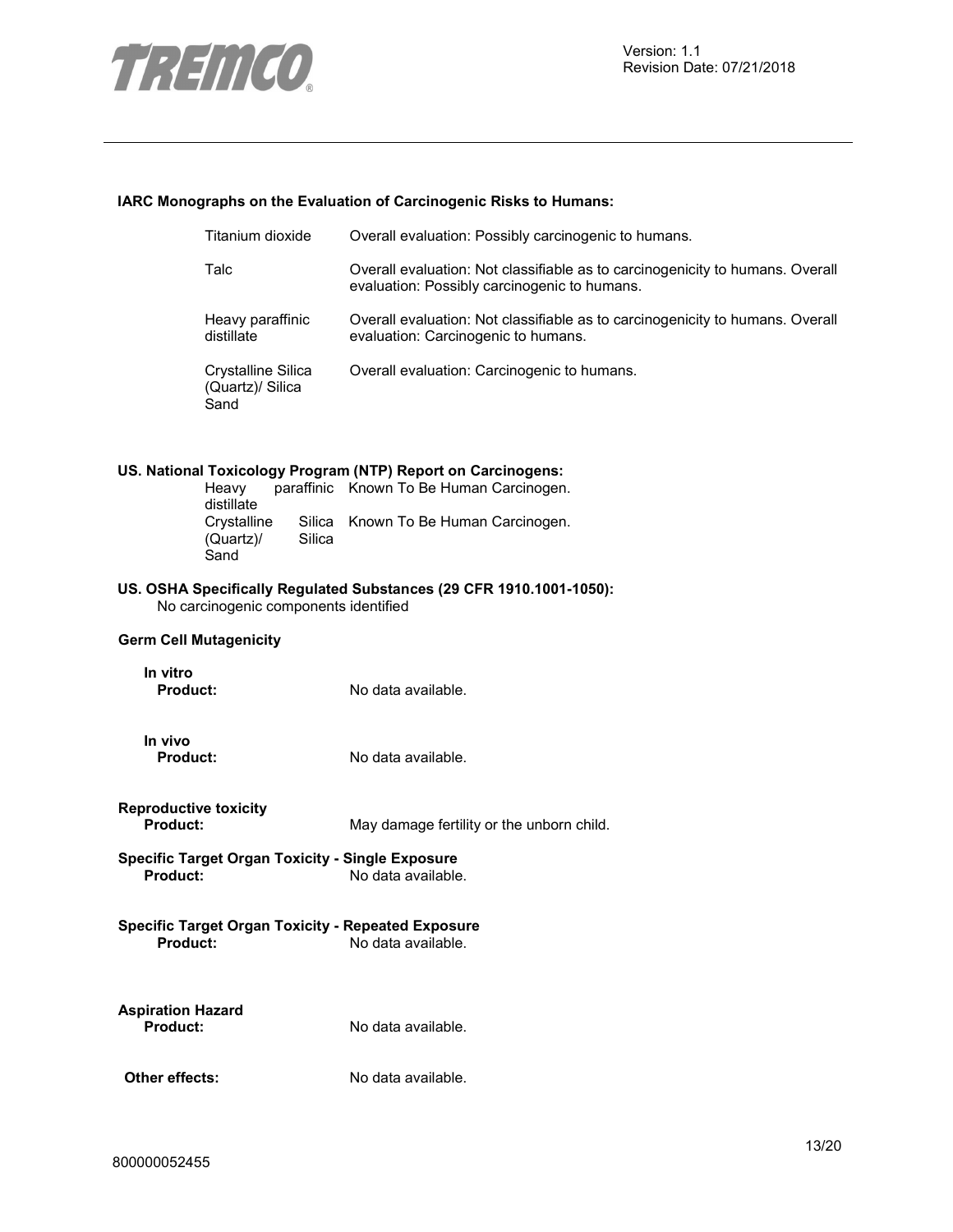

# **12. Ecological information**

# **Ecotoxicity:**

# **Acute hazards to the aquatic environment:**

| Fish<br><b>Product:</b>                     | No data available.                                                                    |
|---------------------------------------------|---------------------------------------------------------------------------------------|
| Specified substance(s):<br>Propylene glycol | LC 50 (Fathead minnow (Pimephales promelas), 96 h): 29,485 - 39,339 mg/l<br>Mortality |
| Zinc oxide                                  | LC 50 (Fathead minnow (Pimephales promelas), 96 h): 2,246 mg/l Mortality              |
| n-(3,4-dichlorophenyl)-<br>n,n-dimethylurea | LC 50 (Fathead minnow (Pimephales promelas), 96 h): 13.4 - 15 mg/l<br>Mortality       |
| Methyl benzimidazole-2-<br>yl carbamate     | LC 50 (Bluegill (Lepomis macrochirus), 96 h): > 3.2 mg/l Mortality                    |
| <b>Aquatic Invertebrates</b><br>Product:    | No data available.                                                                    |
| Specified substance(s):<br>Propylene glycol | EC 50 (Water flea (Daphnia magna), 48 h): > 10,000 mg/l Intoxication                  |
| Titanium dioxide                            | EC 50 (Water flea (Daphnia magna), 48 h): $> 1,000$ mg/l Intoxication                 |
| n-(3,4-dichlorophenyl)-<br>n,n-dimethylurea | EC 50 (Water flea (Daphnia pulex), 48 h): 1.4 mg/l Mortality                          |

# **Chronic hazards to the aquatic environment:**

| <b>Fish</b><br><b>Product:</b>                | No data available.                                                                  |
|-----------------------------------------------|-------------------------------------------------------------------------------------|
| Specified substance(s):<br>Propylene glycol   | NOAEL (Pimephales promelas, 7 d): 11,530 mg/l Experimental result, Not<br>specified |
| <b>Aquatic Invertebrates</b><br>Product:      | No data available.                                                                  |
| <b>Toxicity to Aquatic Plants</b><br>Product: | No data available.                                                                  |
| Persistence and Degradability                 |                                                                                     |
| <b>Biodegradation</b><br><b>Product:</b>      | No data available.                                                                  |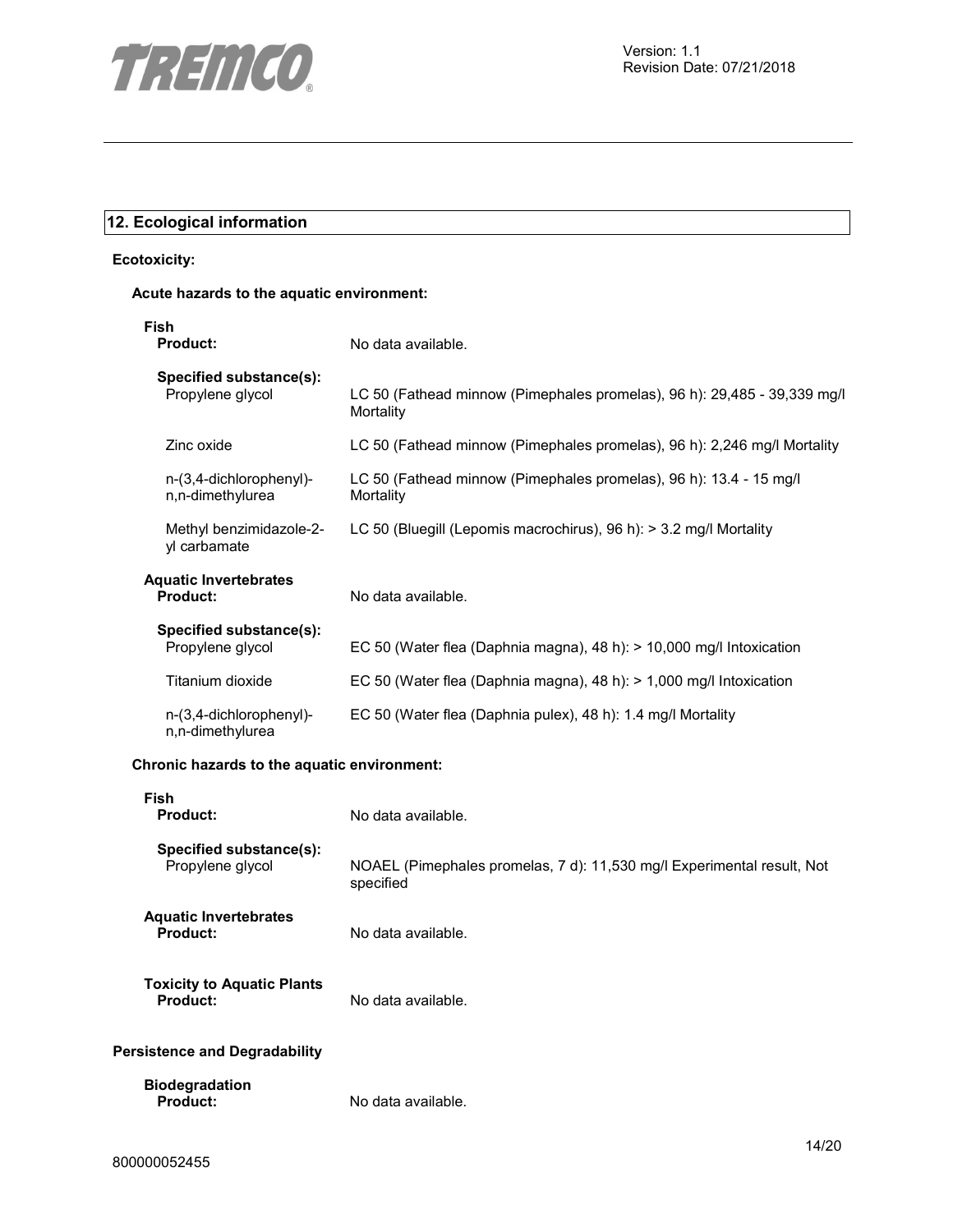

| <b>BOD/COD Ratio</b><br><b>Product:</b>                                                     | No data available.                                                                                                                                                            |
|---------------------------------------------------------------------------------------------|-------------------------------------------------------------------------------------------------------------------------------------------------------------------------------|
| <b>Bioaccumulative potential</b><br><b>Bioconcentration Factor (BCF)</b><br><b>Product:</b> | No data available.                                                                                                                                                            |
| Partition Coefficient n-octanol / water (log Kow)<br><b>Product:</b>                        | No data available.                                                                                                                                                            |
| Specified substance(s):<br>Propylene glycol                                                 | Log Kow: -0.92                                                                                                                                                                |
| n-(3,4-dichlorophenyl)-<br>n,n-dimethylurea                                                 | Log Kow: 2.68                                                                                                                                                                 |
| Methyl benzimidazole-2-<br>yl carbamate                                                     | Log Kow: 1.52                                                                                                                                                                 |
| <b>Mobility in soil:</b>                                                                    | No data available.                                                                                                                                                            |
| Other adverse effects:                                                                      | Harmful to aquatic organisms.                                                                                                                                                 |
| 13. Disposal considerations                                                                 |                                                                                                                                                                               |
| <b>Disposal instructions:</b>                                                               | Dispose of waste at an appropriate treatment and disposal facility in<br>accordance with applicable laws and regulations, and product<br>characteristics at time of disposal. |
| <b>Contaminated Packaging:</b>                                                              | No data available.                                                                                                                                                            |
| 14. Transport information                                                                   |                                                                                                                                                                               |
| TDG:                                                                                        |                                                                                                                                                                               |
| Not Regulated                                                                               |                                                                                                                                                                               |
| CFR / DOT:                                                                                  |                                                                                                                                                                               |
| Not Regulated                                                                               |                                                                                                                                                                               |
| IMDG:                                                                                       |                                                                                                                                                                               |
| Not Regulated                                                                               |                                                                                                                                                                               |
| 15. Regulatory information                                                                  |                                                                                                                                                                               |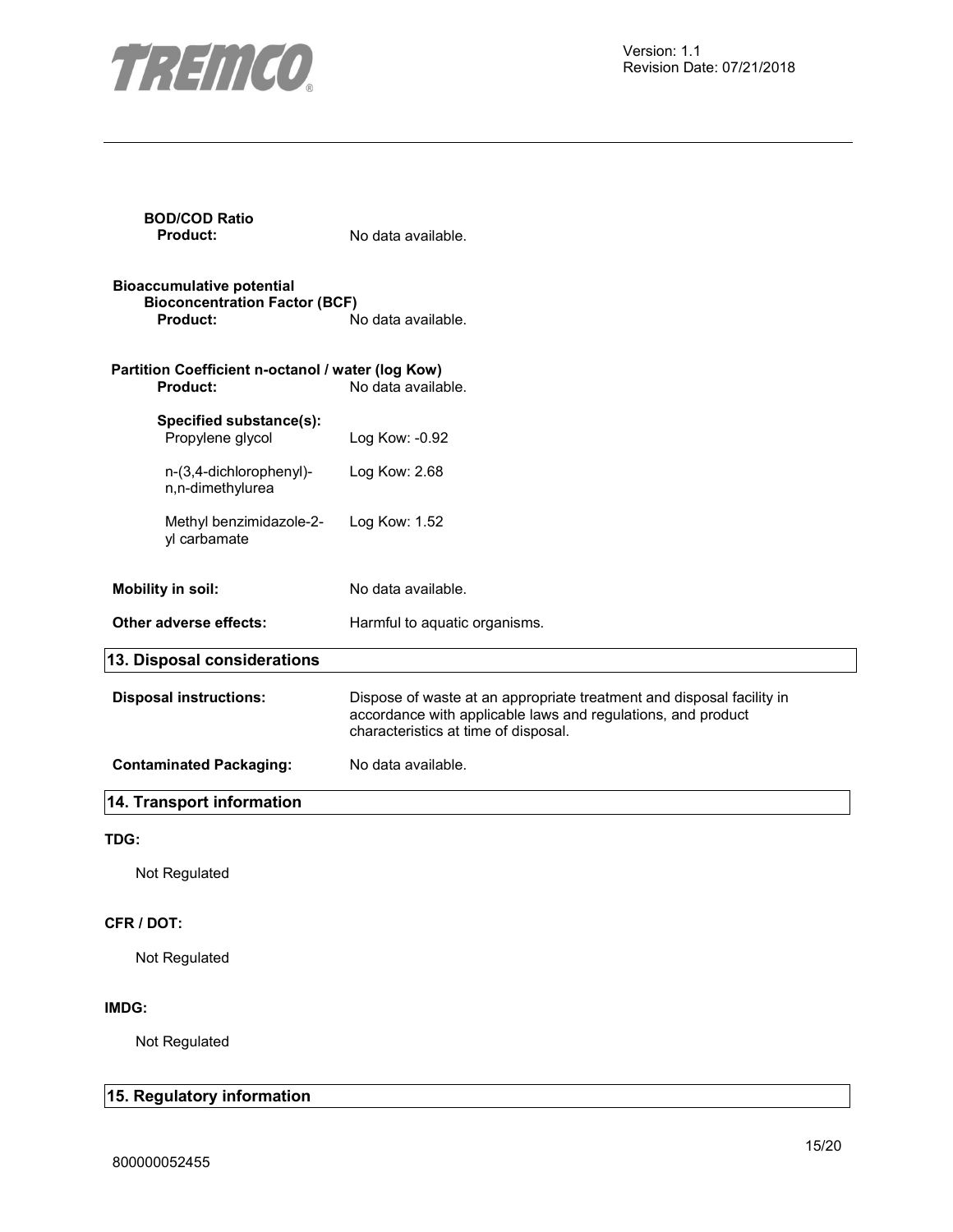

#### **US Federal Regulations**

**TSCA Section 12(b) Export Notification (40 CFR 707, Subpt. D)**  None present or none present in regulated quantities.

**US. OSHA Specifically Regulated Substances (29 CFR 1910.1001-1050)**  None present or none present in regulated quantities.

# **CERCLA Hazardous Substance List (40 CFR 302.4):**

| <b>Chemical Identity</b> | <b>Reportable quantity</b> |
|--------------------------|----------------------------|
| n-(3,4-dichlorophenyl)-  | 100 lbs.                   |
| n,n-dimethylurea         |                            |
| Methyl benzimidazole-2-  | $10$ lbs.                  |
| yl carbamate             |                            |
| Ammonia                  | 100 lbs.                   |

#### **Superfund Amendments and Reauthorization Act of 1986 (SARA)**

#### **Hazard categories**

Immediate (Acute) Health Hazards Delayed (Chronic) Health Hazard

#### **SARA 302 Extremely Hazardous Substance Reportable**

|                          | Reportable |                                    |  |
|--------------------------|------------|------------------------------------|--|
| <b>Chemical Identity</b> | quantity   | <b>Threshold Planning Quantity</b> |  |
| Ammonia                  | 100 lbs.   | 500 lbs.                           |  |

# **SARA 304 Emergency Release Notification**

| <b>Chemical Identity</b>        | <b>Reportable quantity</b> |  |
|---------------------------------|----------------------------|--|
| Zinc oxide                      |                            |  |
| n-(3,4-dichlorophenyl)-         | $100$ lbs.                 |  |
| n,n-dimethylurea                |                            |  |
| Methyl benzimidazole-2- 10 lbs. |                            |  |
| yl carbamate                    |                            |  |
| Ammonia                         | 100 lbs.                   |  |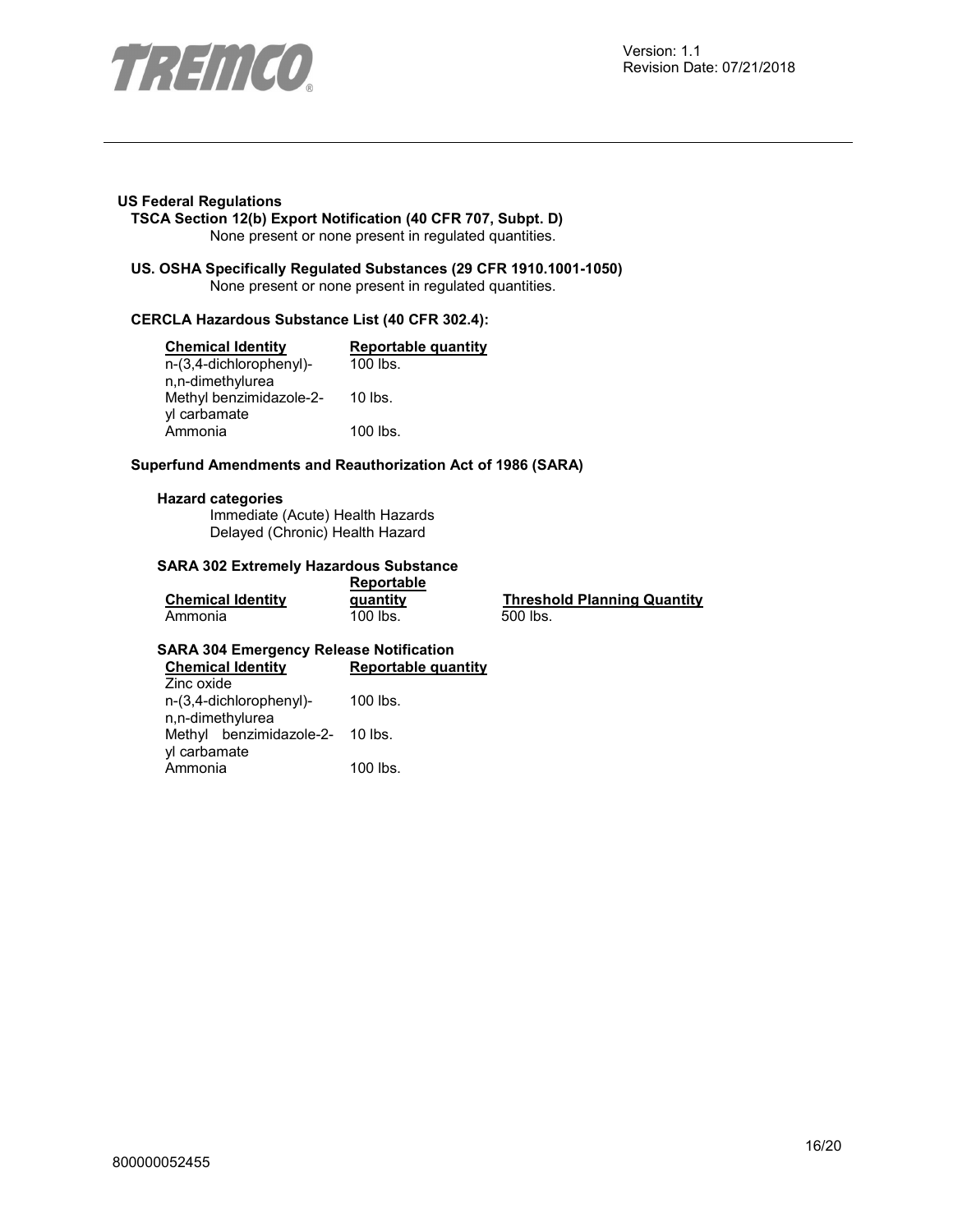

# **SARA 311/312 Hazardous Chemical**

| <b>Chemical Identity</b>     | <b>Threshold Planning Quantity</b> |
|------------------------------|------------------------------------|
| Ammonia                      | 500lbs                             |
| Calcium carbonate            | 10000 lbs                          |
| Propylene glycol             | 10000 lbs                          |
| Zinc oxide                   | 10000 lbs                          |
| Titanium dioxide             | 10000 lbs                          |
| Talc                         | 10000 lbs                          |
| Heavy paraffinic distillate  | 10000 lbs                          |
| Amorphous silica             | 10000 lbs                          |
| n-(3,4-dichlorophenyl)-n,n-  | 10000 lbs                          |
| dimethylurea                 |                                    |
| Crystalline Silica (Quartz)/ | 10000 lbs                          |
| Silica Sand                  |                                    |
| Kaolin Clay                  | 10000 lbs                          |
| Aluminum hydroxide           | 10000 lbs                          |
| Aluminum oxide               | 10000 lbs                          |
| Methyl benzimidazole-2-yl    | 10000 lbs                          |
| carbamate                    |                                    |
| Magnesite                    | 10000 lbs                          |
|                              |                                    |

# **SARA 313 (TRI Reporting) Chemical Identity**

Zinc oxide

# **Clean Air Act (CAA) Section 112(r) Accidental Release Prevention (40 CFR 68.130)**

| <b>Chemical Identity</b> | Reportable quantity |
|--------------------------|---------------------|
| Ammonia                  | lbs                 |
| Ammonia                  | lbs                 |

# **Clean Water Act Section 311 Hazardous Substances (40 CFR 117.3)**  None present or none present in regulated quantities.

# **US State Regulations**

# **US. California Proposition 65**



# **WARNING**

Cancer - www.P65Warnings.ca.gov

# **US. New Jersey Worker and Community Right-to-Know Act**

**Chemical Identity** Calcium carbonate Propylene glycol Zinc oxide Titanium dioxide Talc Heavy paraffinic distillate Crystalline Silica (Quartz)/ Silica Sand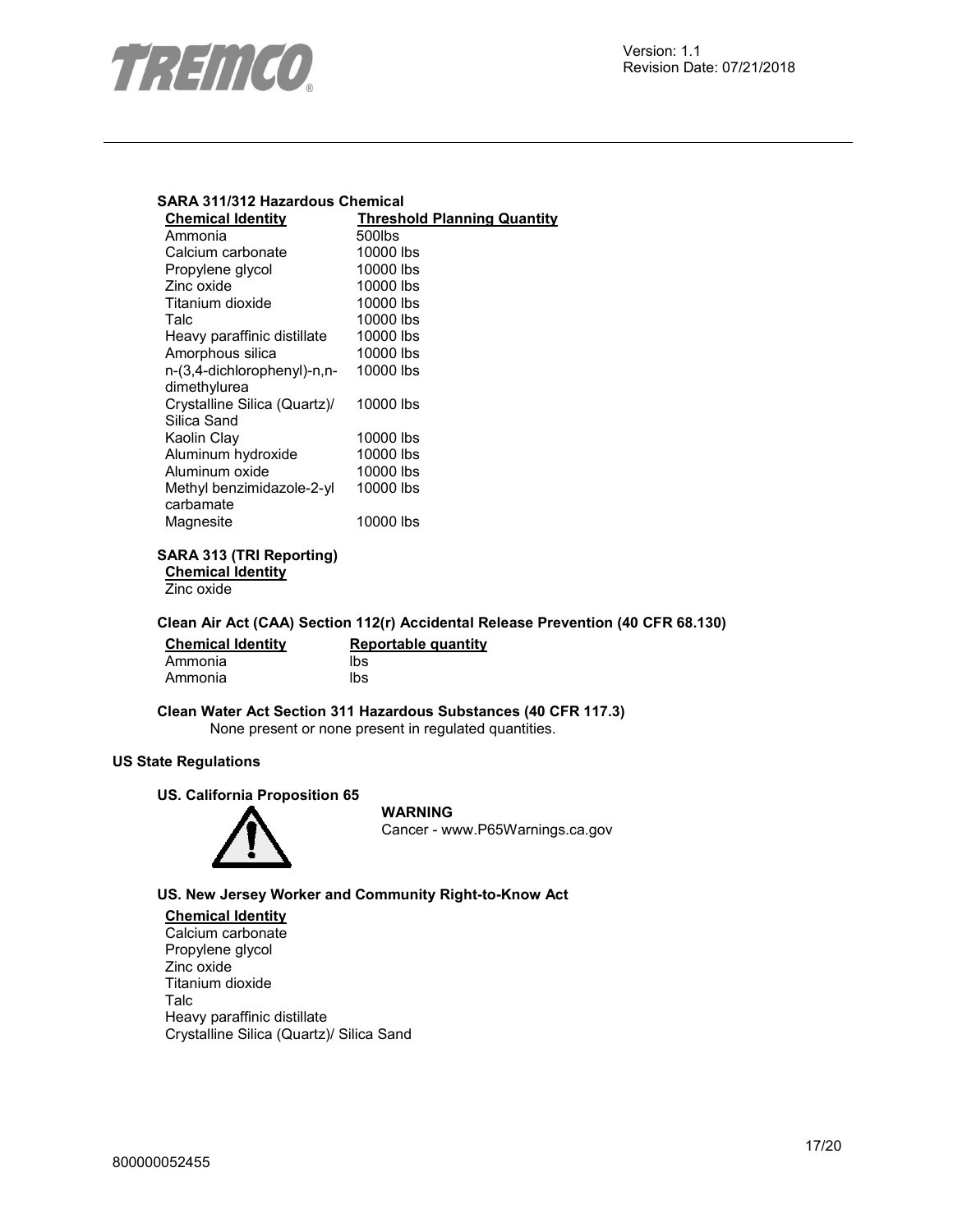

# **US. Massachusetts RTK - Substance List**

**Chemical Identity** Calcium carbonate Zinc oxide Titanium dioxide Talc Crystalline Silica (Quartz)/ Silica Sand Ammonia

# **US. Pennsylvania RTK - Hazardous Substances**

**Chemical Identity** Calcium carbonate Propylene glycol Zinc oxide Titanium dioxide Talc

# **US. Rhode Island RTK**

# **Chemical Identity**

Calcium carbonate Propylene glycol Zinc oxide Titanium dioxide Talc

# **International regulations**

# **Montreal protocol**

Not applicable

# **Stockholm convention**

Not applicable

# **Rotterdam convention**

Not applicable

# **Kyoto protocol**

Not applicable

# **VOC:**

| Regulatory VOC (less water and | $: 95$ q/l          |
|--------------------------------|---------------------|
| exempt solvent)                |                     |
| VOC Method 310                 | $\therefore$ 2.47 % |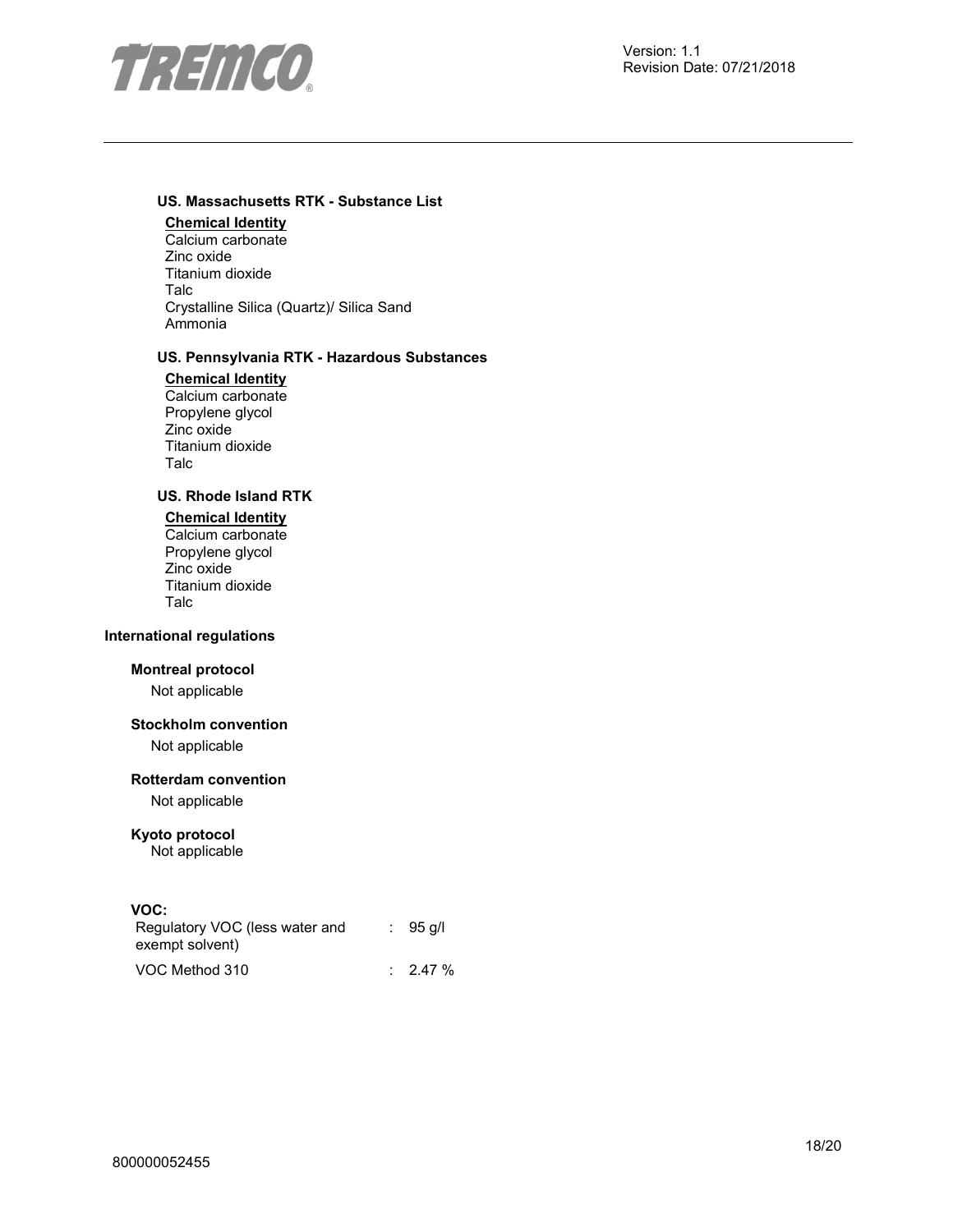

| <b>Inventory Status:</b><br>Australia AICS: | One or more components in this product are<br>not listed on or exempt from the Inventory. |
|---------------------------------------------|-------------------------------------------------------------------------------------------|
| Canada DSL Inventory List:                  | One or more components in this product are<br>not listed on or exempt from the Inventory. |
| EINECS, ELINCS or NLP:                      | One or more components in this product are<br>not listed on or exempt from the Inventory. |
| Japan (ENCS) List:                          | One or more components in this product are<br>not listed on or exempt from the Inventory. |
| China Inv. Existing Chemical Substances:    | One or more components in this product are<br>not listed on or exempt from the Inventory. |
| Korea Existing Chemicals Inv. (KECI):       | One or more components in this product are<br>not listed on or exempt from the Inventory. |
| Canada NDSL Inventory:                      | One or more components in this product are<br>not listed on or exempt from the Inventory. |
| Philippines PICCS:                          | One or more components in this product are<br>not listed on or exempt from the Inventory. |
| US TSCA Inventory:                          | One or more components in this product are<br>not listed on or exempt from the Inventory. |
| New Zealand Inventory of Chemicals:         | One or more components in this product are<br>not listed on or exempt from the Inventory. |
| Japan ISHL Listing:                         | One or more components in this product are<br>not listed on or exempt from the Inventory. |
| Japan Pharmacopoeia Listing:                | One or more components in this product are<br>not listed on or exempt from the Inventory. |

# **16.Other information, including date of preparation or last revision**

| <b>Revision Date:</b>       | 07/21/2018         |
|-----------------------------|--------------------|
| Version #:                  | 11                 |
| <b>Further Information:</b> | No data available. |